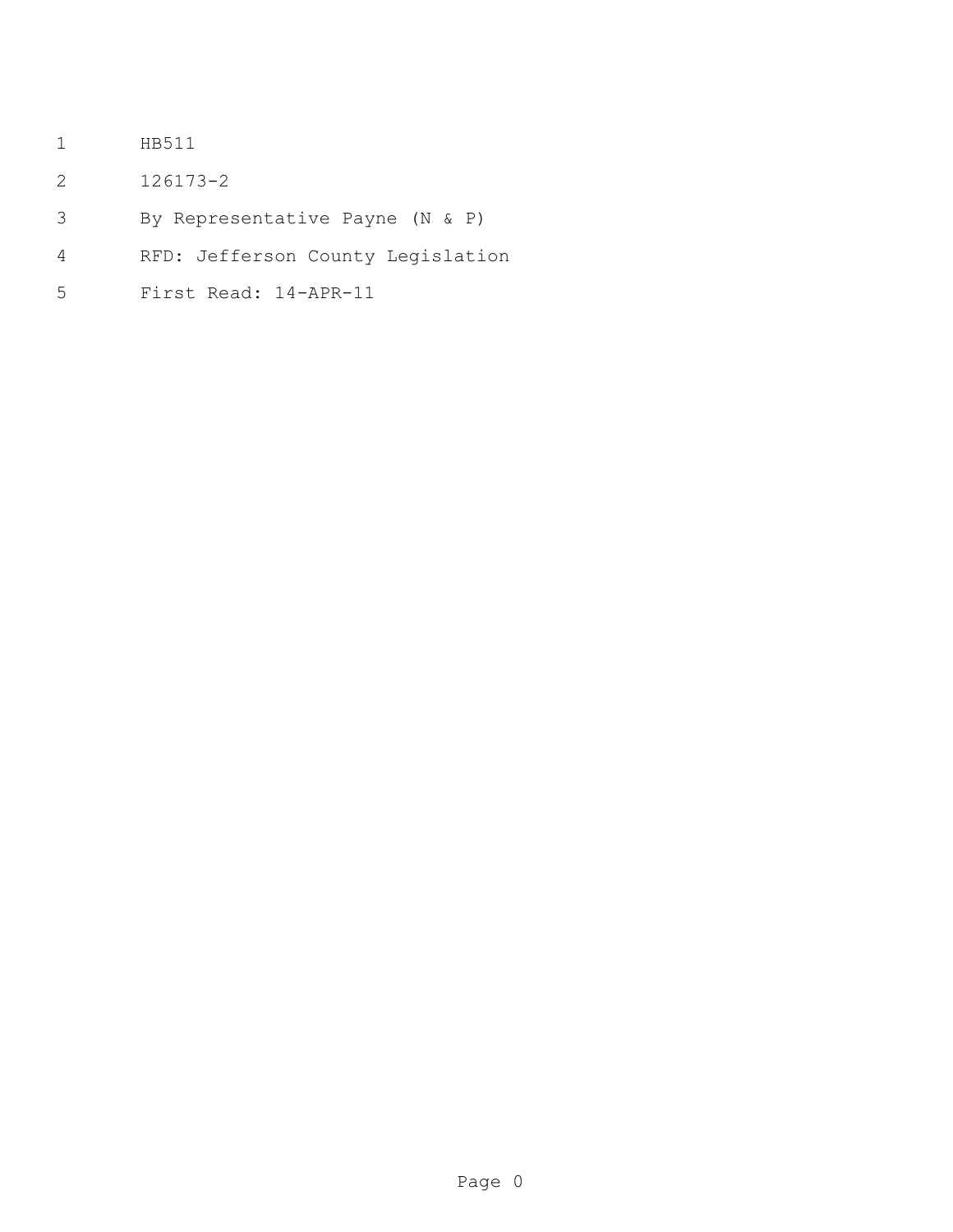| $\mathbf 1$  | ENGROSSED                                                      |  |
|--------------|----------------------------------------------------------------|--|
| $\mathbf{2}$ |                                                                |  |
| 3            |                                                                |  |
| 4            | A BILL                                                         |  |
| 5            | TO BE ENTITLED                                                 |  |
| 6            | AN ACT                                                         |  |
| 7            |                                                                |  |
| 8            | Relating to the City of Center Point, Alabama, in              |  |
| $\mathsf 9$  | Jefferson County; to provide for camera automated civil        |  |
| 10           | enforcement of violations of red lights, stop signs, and       |  |
| 11           | speeding to be administered and enforced by the Jefferson      |  |
| 12           | County Sheriff or a qualified contractor; to provide for the   |  |
| 13           | issuance of notices of violations; to provide for civil fines  |  |
| 14           | and late fees for violations; to provide for an administrative |  |
| 15           | adjudication hearing by the city through a hearing officer     |  |
| 16           | appointed by the mayor; to provide for affirmation defenses of |  |
| 17           | civil liability; to provide for orders issued by the hearing   |  |
| 18           | officer; to provide that a civil penalty does not constitute a |  |
| 19           | criminal conviction; to create a traffic safety account for    |  |
| 20           | receiving administrative fines and the expenditure of account  |  |
| 21           | funds for operational costs of vendor operators and other      |  |
| 22           | purposes; to provide definitional terms; and to provide for    |  |
| 23           | appeals of orders of the hearing officer in the District Court |  |
| 24           | of Jefferson County to be heard in the same manner as a small  |  |
| 25           | claims action.                                                 |  |
|              |                                                                |  |

BE IT ENACTED BY THE LEGISLATURE OF ALABAMA: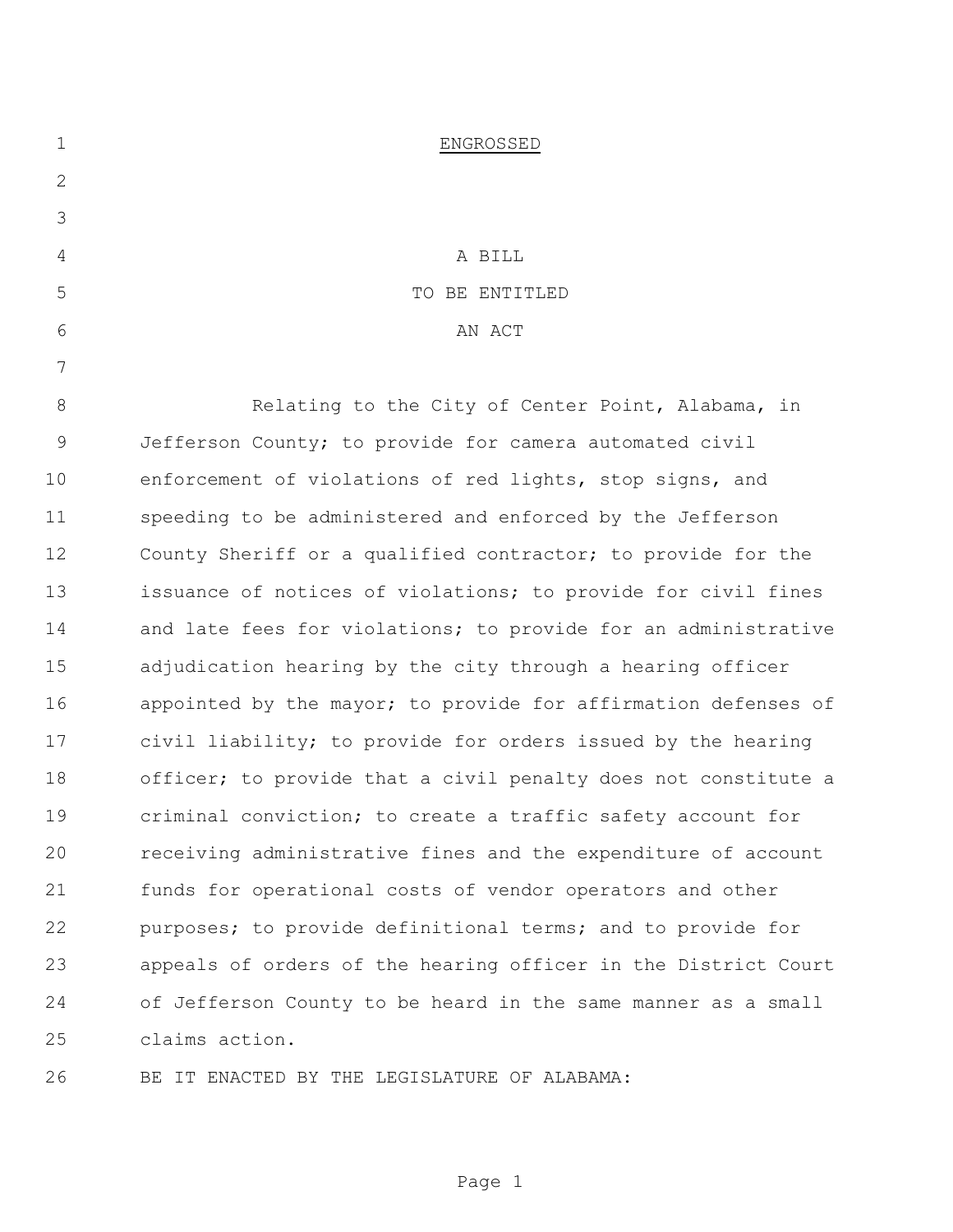Section 1. PART I. Red Light and Stop Sign Enforcement.

The Center Point City Council finds the following:

 (1) There has been a high incidence of drivers disregarding or "running" red lights and stop signs at street intersections.

 (2) Red light and stop sign running endangers motor vehicle operators and pedestrians alike by decreasing the efficiency of traffic control and traffic flow efforts and by increasing the number of serious traffic crashes to which public safety agencies must respond at the expense of the taxpayers.

 (3) A reduction in the running of red lights and stop signs through a program utilizing photographic evidence and enforcement through the imposition of civil penalties will 16 help promote and protect the health, safety, and welfare of 17 the citizens of the City of Center Point. A duly enacted local act of the Legislature would grant to the City of Center Point the authority to establish a program of enforcement of red light and stop sign running by the use of photographic evidence and the imposition of civil penalties.

 Section 2. For purposes of Sections 3 to 8, inclusive, of this act, the following definitions shall apply: (1) CITY COUNCIL. The governing body of the City of Center Point.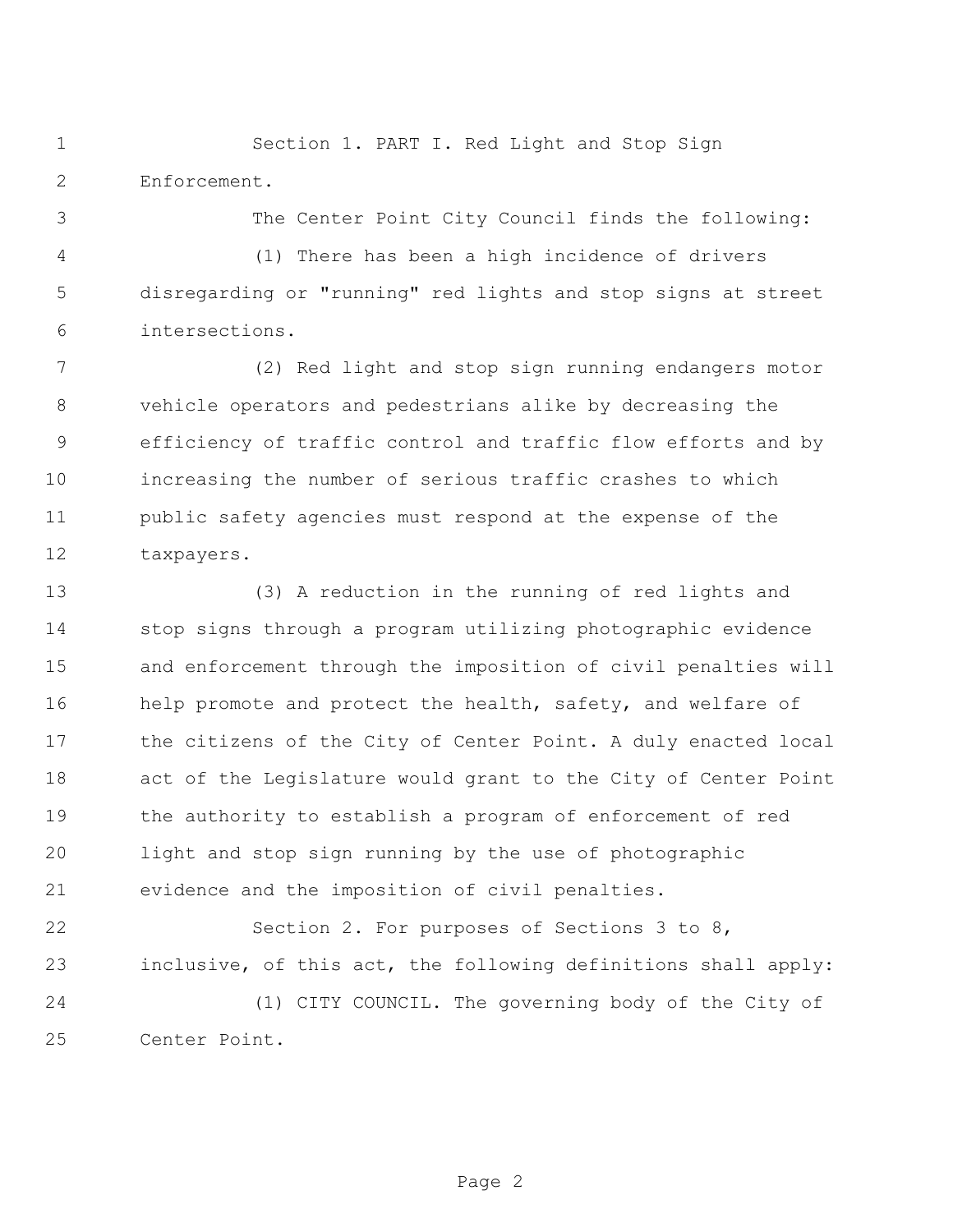(2) DEPARTMENT. The Jefferson County Sheriff's Department, its successor, or an authorized representative of the city as appointed by the mayor.

 (3) DIRECTOR. The Jefferson County Sheriff, or his or her designee.

 (4) INTERSECTION. The place or area where two or more streets intersect.

 (5) OWNER. The owner of a motor vehicle as shown on the motor vehicle registration records of the Alabama Department of Public Safety, Office of Motor Vehicles, or the analogous department or agency of another state or country.

 (6) PHOTOGRAPHIC RED LIGHT TRAFFIC SIGNAL ENFORCEMENT SYSTEM OR SYSTEM. A system that:

 a. Consists of a still camera system and full motion video camera system (30 frames per second or greater) installed to work in conjunction with an electrically operated traffic control signal.

18 b. Is capable of producing at least three separate recorded images:

 1. An image of the rear of a vehicle prior to entering the intersection on a red signal.

 2. An image of the rear of the vehicle showing the license plate.

 3. An image of the rear of the vehicle in or through the intersection with the red signal visible that is not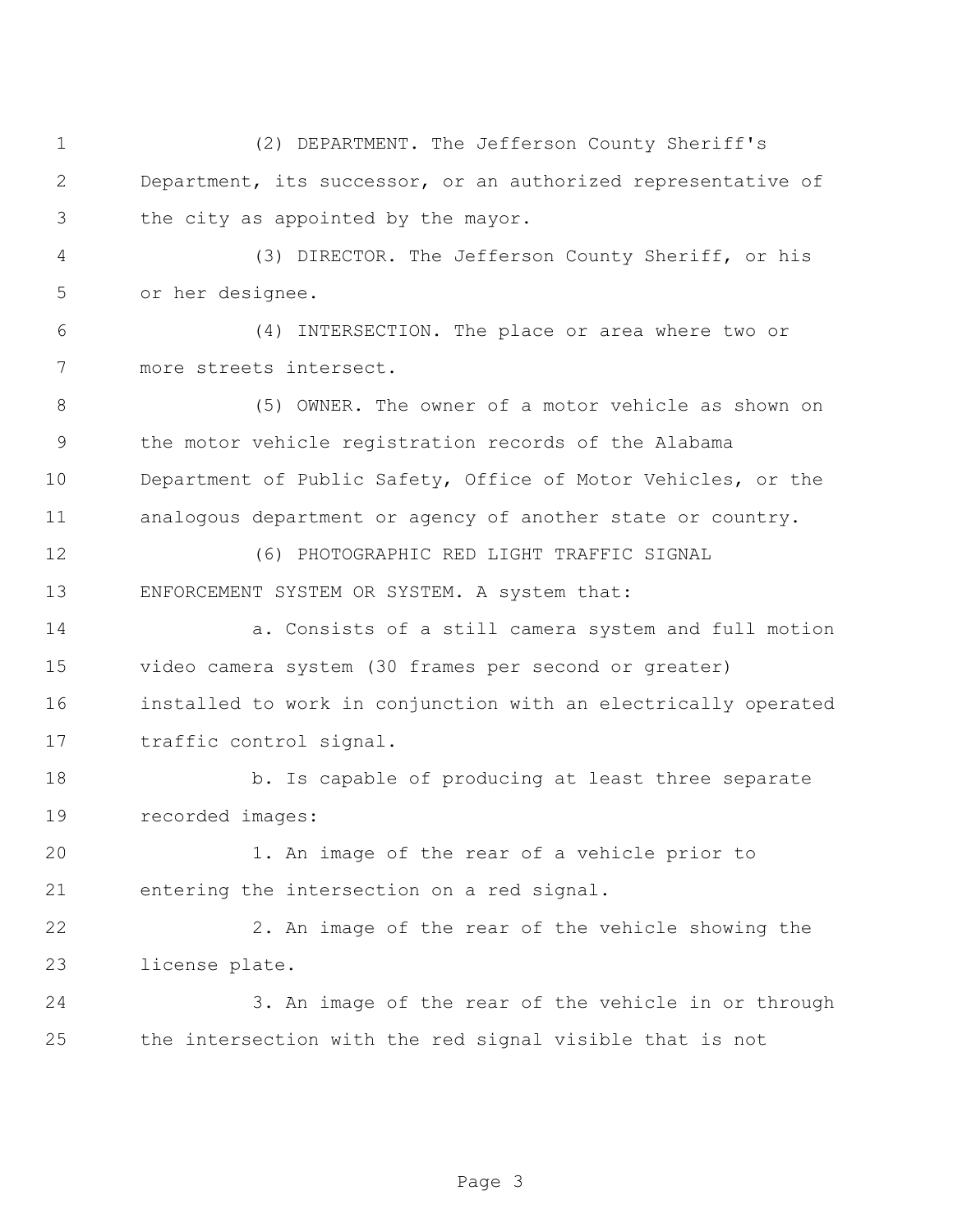operated in compliance with the red displays of the traffic control signal.

 c. All images must be synchronized to a single time 4 source and provide the elapsed time between the first, second, and third photographs or digital images specified in paragraph b.

 (7) PHOTOGRAPHIC STOP SIGN TRAFFIC ENFORCEMENT 8 SYSTEM OR SYSTEM. A system that:

 a. Consists of a still camera system and full motion video camera system (30 frames per second or greater).

11 b. Is capable of producing at least two separate recorded images:

 1. An image of the rear of a vehicle prior to entering the intersection.

 2. An image of the rear of the vehicle showing the license plate.

 (8) RECORDED IMAGE. An image recorded by a photographic traffic monitoring system depicting the rear of a motor vehicle that is automatically recorded as a photograph or digital image.

 (9) SYSTEM LOCATION. The approach to an intersection where a photographic traffic signal or stop sign enforcement system is directed and in operation.

 (10) TRAFFIC CONTROL SIGNAL. A traffic control device displaying alternating red, amber, and green lights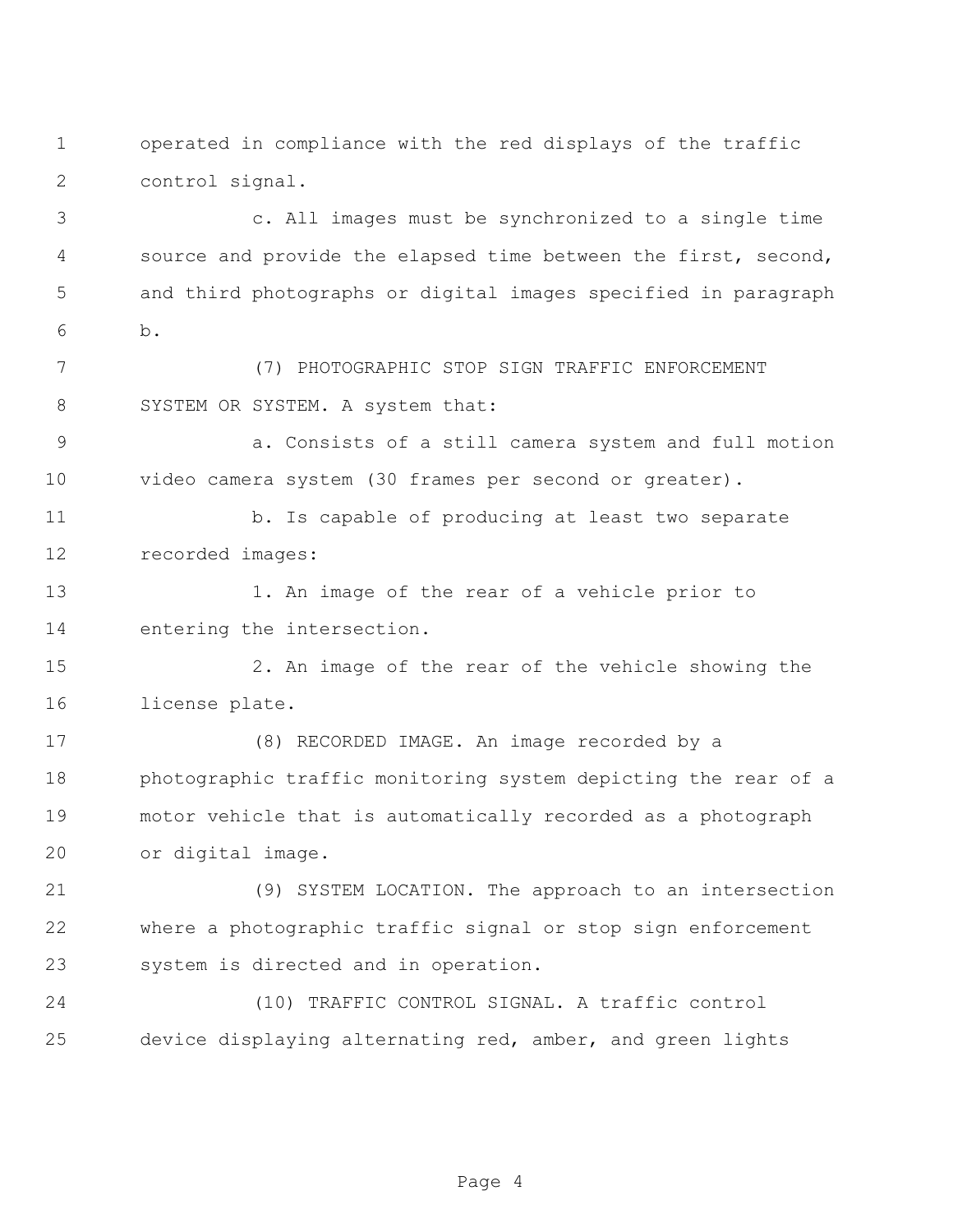directing traffic when to stop at or proceed through an intersection.

 (11) STOP SIGN. A fixed sign of the type authorized by the Alabama Department of Transportation which requires a vehicle to come to a complete stop before entering the intersection.

 Section 3. (a) In Center Point, Alabama, in Jefferson County it is unlawful for a vehicle to fail to stop at an intersection when the traffic control signal for that vehicle's direction of travel is emitting a steady red signal or to enter into an intersection controlled by a stop sign without coming to a complete stop prior to entering the intersection.

 (b) An owner of a motor vehicle is liable for a civil penalty of one hundred dollars (\$100) if he or she violates subsection (a).

 (c) An owner who fails to timely pay a civil penalty pursuant to this act shall be subject to a late payment penalty of twenty-five dollars (\$25) in addition to the original violation penalty.

 Section 4. (a) The department is responsible for the enforcement and administration of this act. The department may enforce and administer this act, or any parts thereof, through a contractor selected in accordance with applicable law. If the department uses a contractor for any portion of the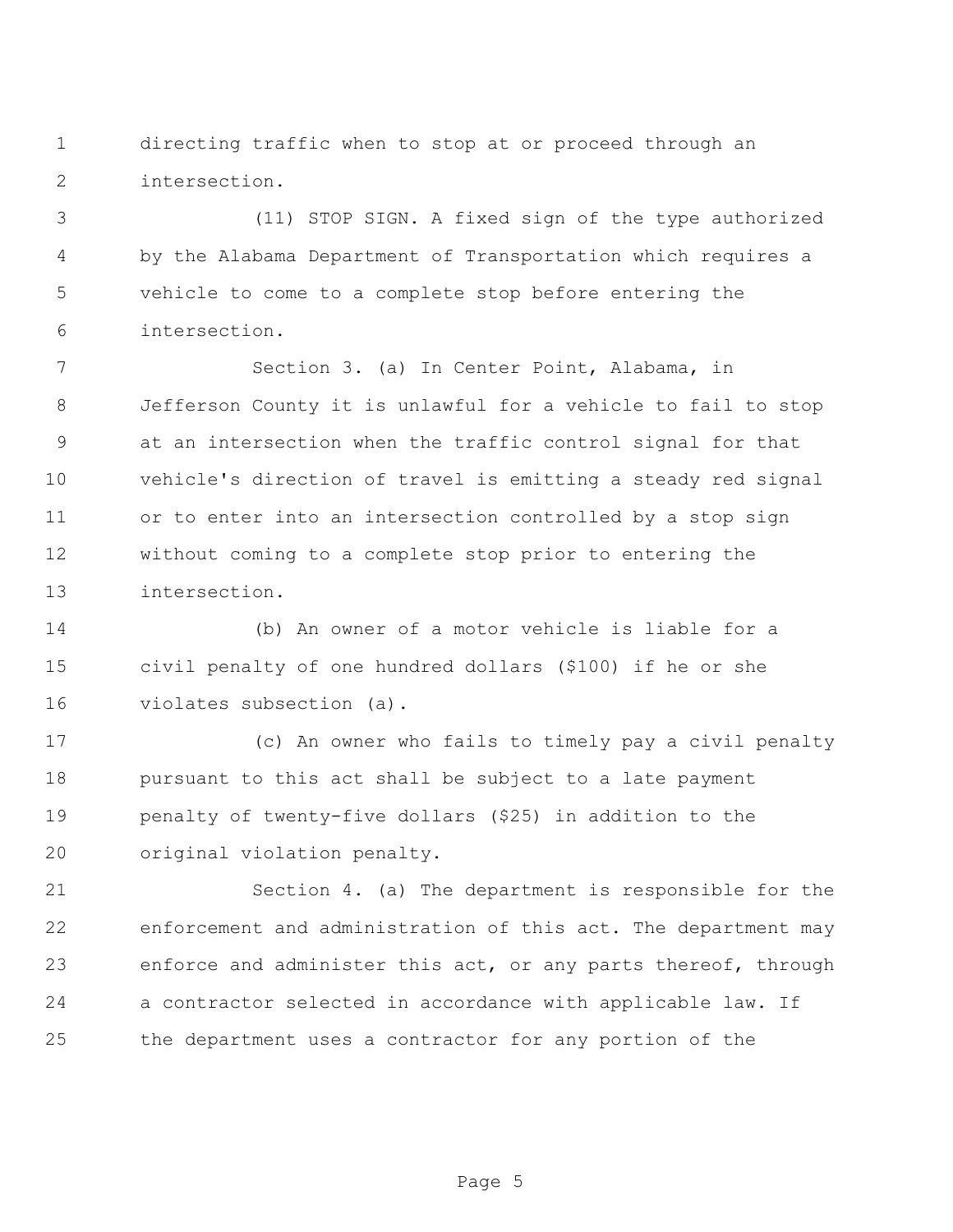enforcement or administration of this act, the contractor shall meet the following minimum criteria that the contractor:

 (1) Must be able to demonstrate three years of continuous operations of similar digital photo enforcement programs in jurisdictions in the United States.

 (2) Must have three years of audited financials that show acceptable profitability.

 (3) Must have sufficient financial resources to perform the contract or provide the services.

 (4) Must be able to provide a performance bond comparable to the scope of the photo enforcement program.

 (b) The actions which may be used to enforce the payment of this civil penalty and related fees may consist of, 14 but not be limited to, immobilization of vehicles (booting), reporting the unpaid or delinquent debt to collection agencies/credit reporting agencies, or initiating actions 17 through the small claims court, or any combination thereof.

 (c) In order to impose a civil penalty under Sections 3 through 8 of this act, the department shall mail a notice of violation to the owner of the motor vehicle liable for the civil penalty not later than the 14th calendar day inclusive of legal holidays and weekends after the date the violation is alleged to have occurred.

 (d) A notice of violation issued under this act shall contain the following:

(1) A description of the violation alleged.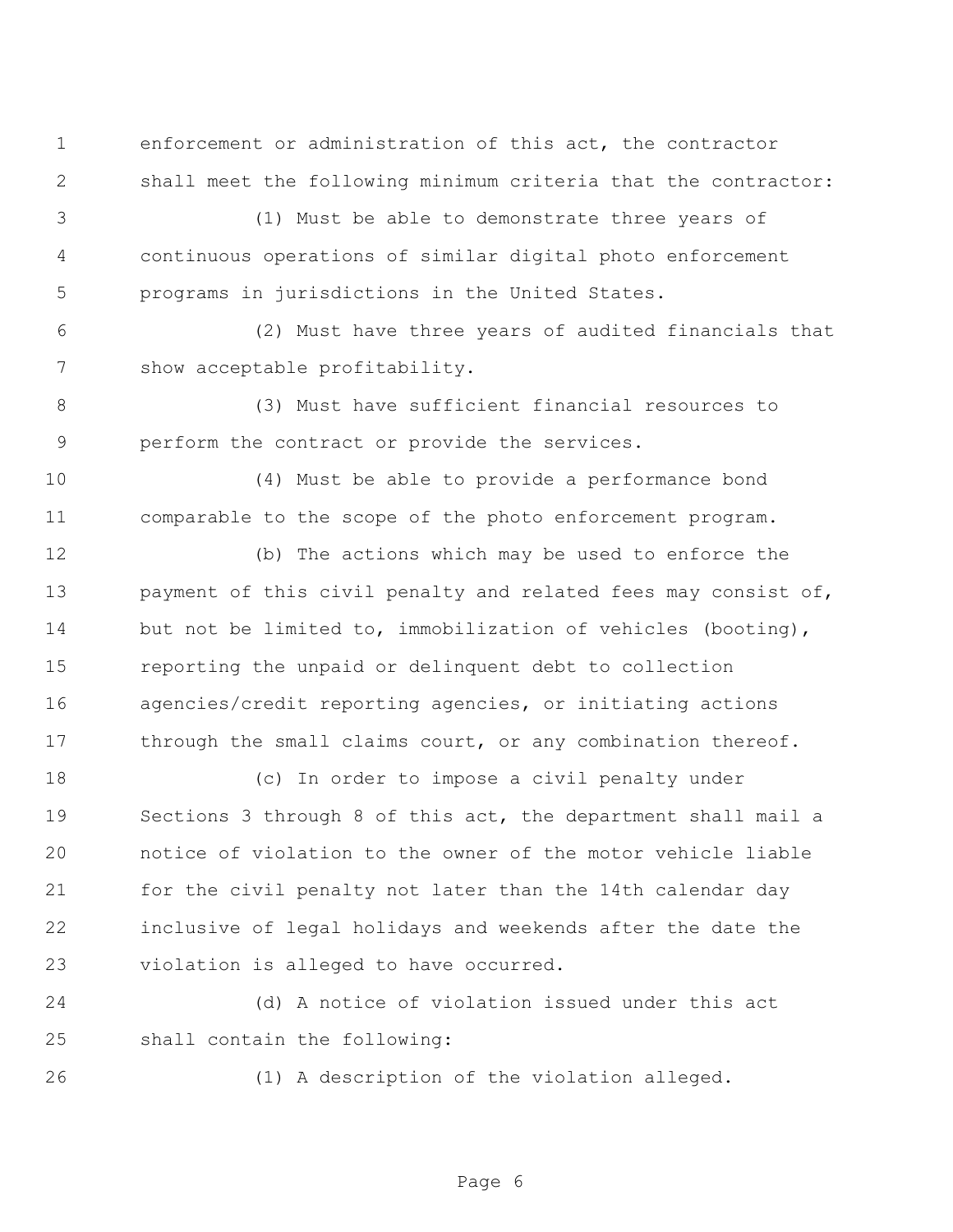(2) The date, time, and location of the violation. (3) A copy of a recorded image of the vehicle involved in the violation. (4) The amount of the civil penalty to be imposed for the violation. (5) The date by which the civil penalty must be paid. (6) A statement that the person named in the notice of violation may pay the civil penalty in lieu of appearing at an administrative adjudication hearing. (7) The following information informing the person named in the notice of violation: a. Of the right to contest the imposition of the civil penalty in an administrative adjudication. b. Of the manner and time in which to contest the imposition of the civil penalty. c. That failure to pay the civil penalty or to contest liability is a waiver of the right to appeal. (8) A statement that a recorded image is evidence in a proceeding for the imposition of a civil penalty. (9) A statement indicating failure to pay the civil penalty within the time allowed shall result in the imposition of an additional late penalty for each violation. (10) Any other information deemed necessary by the department.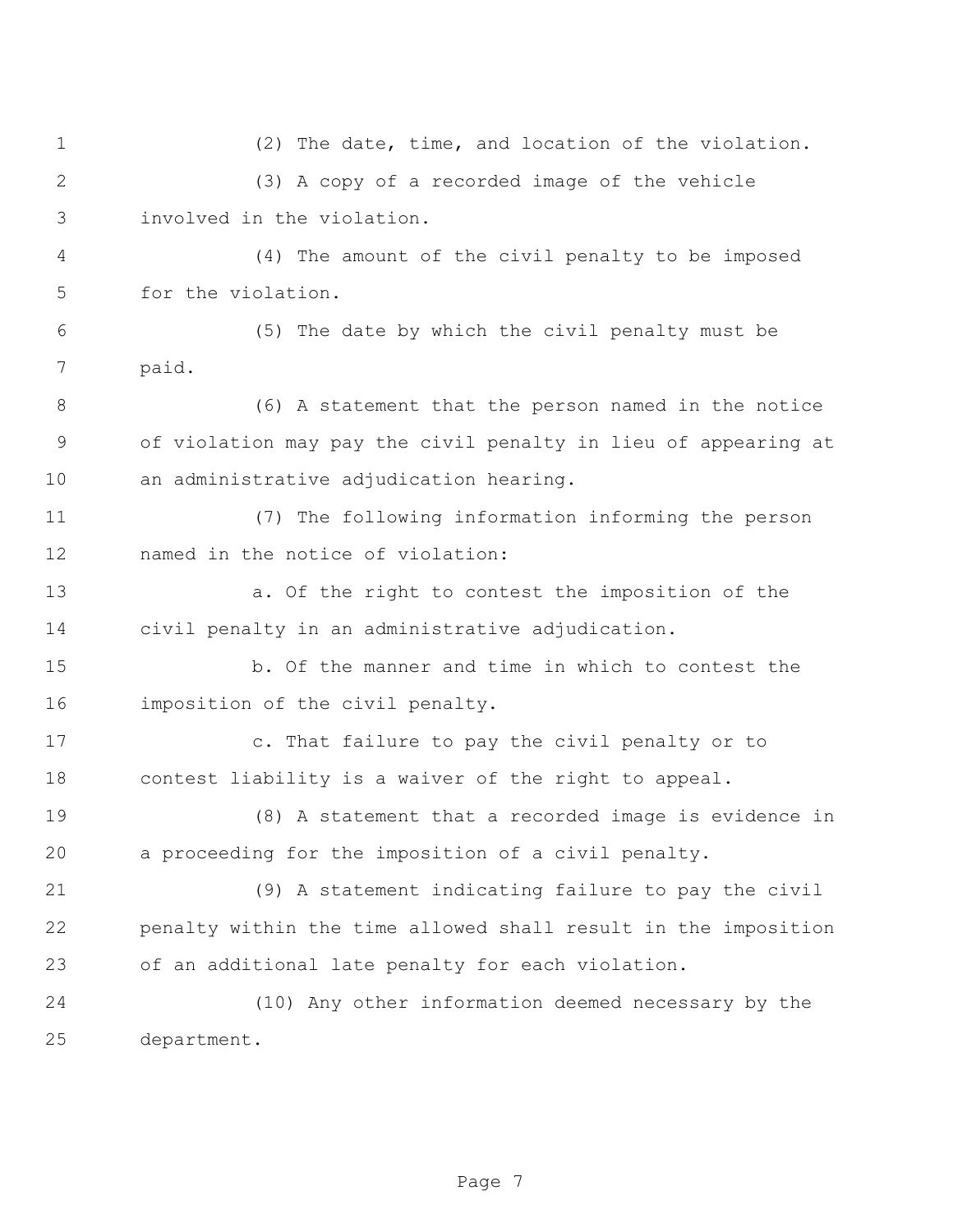(e) A notice of violation under this act is presumed to have been received on the 10th calendar day inclusive of weekends and legal holidays after the date the notice of violation is mailed.

 (f) Once an intersection has been equipped with a system, the city council shall adopt by resolution a date for the department to begin issuing civil citations. Prior to this 8 established date, the department may shall issue warning notices of the alleged violations as part of an education or public notification effort and display easily readable signage that cameras are present on stop signs and red lights and in speeding zones.

 Section 5. (a) A person who receives a notice of violation may contest the imposition of the civil penalty by a request in writing for an administrative adjudication of the civil penalty within 30 calendar days inclusive of weekends and legal holidays after receipt of the notice of violation. Upon receipt of a timely request, the department shall notify the person of the date and time of the administrative adjudication hearing.

 (b) Administrative adjudications of violations of this act shall be conducted by a hearing officer appointed by the mayor. In conducting administrative adjudications of violations of Section 3, the hearing officer shall have the powers and duties conferred by this act.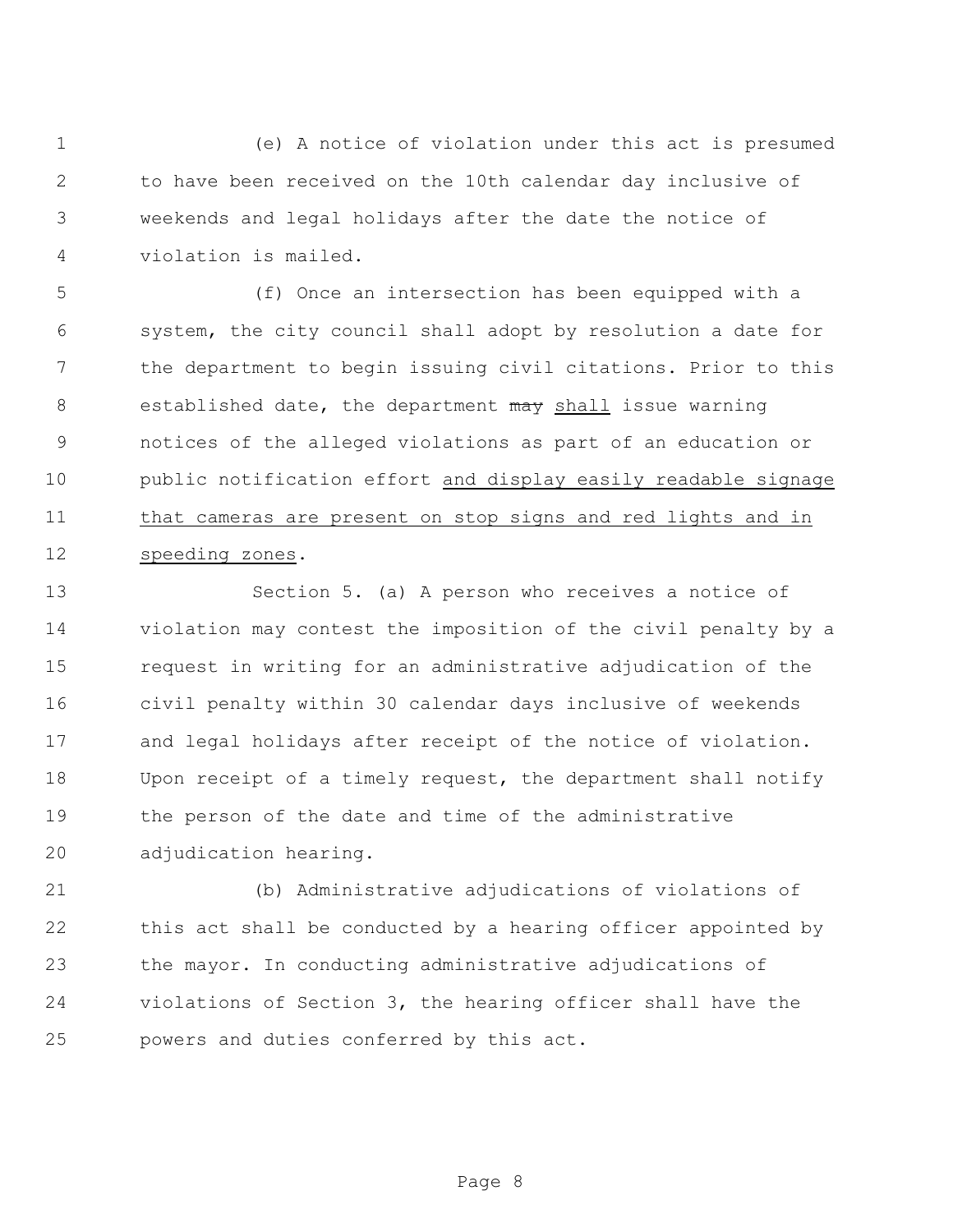(c) Failure to pay a civil penalty or to contest liability in a timely manner is a waiver of the right to appeal under subsection (i).

 (d) The civil penalty shall not be assessed if, after a hearing, the hearing officer enters a finding of no liability.

 (e) In an administrative adjudication hearing, the issues must be proved at the hearing by a preponderance of the evidence. The reliability of the system used to produce the recorded image of the violation may be attested to in an administrative adjudication hearing by affidavit of an officer or the department and a representative of any contractor engaged by the city. An affidavit from a sworn law enforcement officer or from the department that alleges a violation based on an inspection of the pertinent recorded image is admissible in a proceeding under this act and is evidence of the facts contained in the affidavit.

 (f) A person who is found liable after an administrative adjudication hearing or who requests an administrative adjudication hearing and thereafter fails to appear at the time and place of the hearing shall pay the fine amount plus any late fee in addition to a thirty dollar (\$30) adjudication hearing administrative fee. If the person is found not liable at the administrative adjudication hearing, the thirty dollar (\$30) adjudication hearing administrative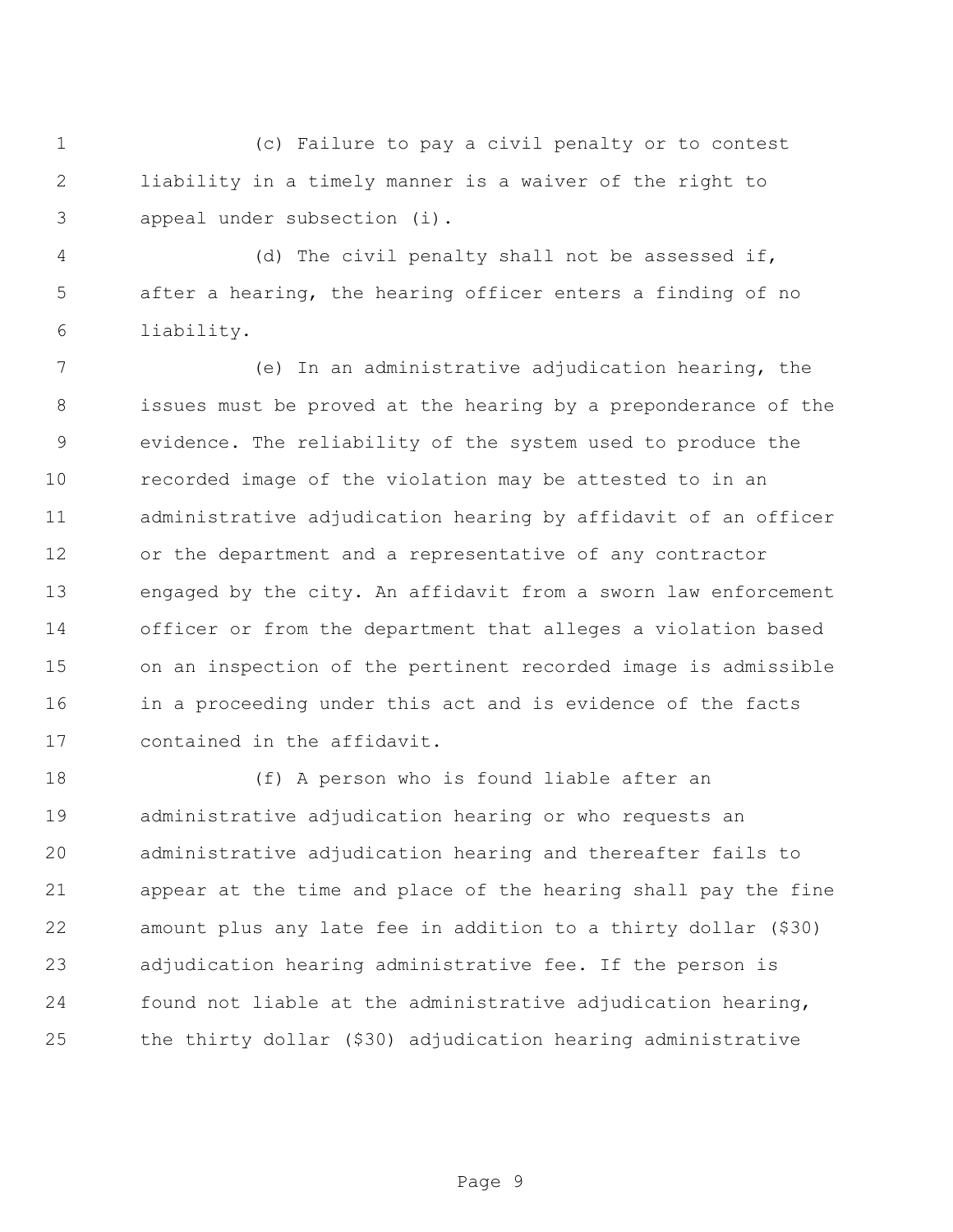fee will not be assessed or any penalty and fee paid related to that citation shall be refunded.

 (g) Any of the following shall be an affirmative defense to the imposition of civil liability under this act, to be proven by a preponderance of the evidence, that:

 (1) The traffic control signal was not in proper position and sufficiently legible to an ordinarily observant person.

 (2) The operator of the motor vehicle was acting in compliance with the lawful order or direction of a law enforcement or public safety officer.

 (3) The operator of the motor vehicle violated the instructions of the traffic control signal so as to yield the right-of-way to an immediately approaching authorized emergency vehicle.

 (4) The motor vehicle was being legally operated as an authorized emergency vehicle and the operator was acting in compliance with the laws of this state.

 (5) The motor vehicle was being operated by a person other than the owner of the vehicle without the effective consent of the owner.

 (6) The license plate depicted in the recorded image of the violation was a stolen plate and being displayed on a motor vehicle other than the motor vehicle for which the plate had been issued.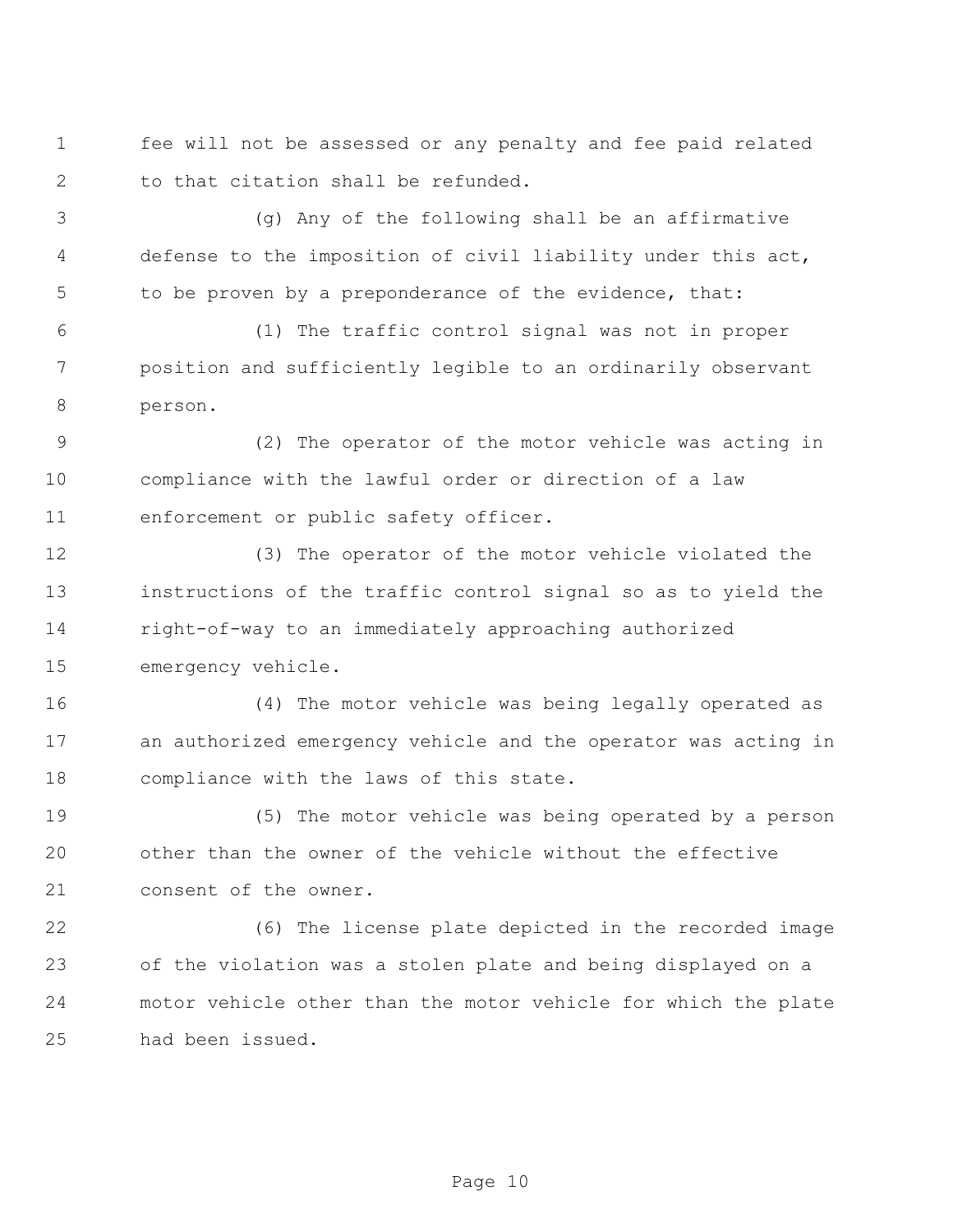(7) The presence of ice, snow, unusual amounts of rain or other unusually hazardous road conditions existed that would make compliance with this act more dangerous under the circumstances than noncompliance.

 (8) The person who received the notice of violation was not the owner of the motor vehicle at the time of the violation.

 (9) At the time of the violation, the motor vehicle was a stolen vehicle or the license plate displayed on the motor vehicle was a stolen plate, which must include proof acceptable to the hearing officer that the theft of the vehicle or license plate had been timely reported to the appropriate law enforcement agency.

 (h) Notwithstanding anything in this act to the contrary, a person who fails to pay the civil penalty or to contest liability in a timely manner is entitled to an administrative adjudication hearing on the violation if the person meets the following requirements:

 (1) The person files an affidavit with the hearing officer stating the date on which the person received the notice of violation mailed to the person.

 (2) The person files a request for an administrative adjudication hearing within 30 days from the date of receipt of the notice of violation, as stated in the affidavit.

 (i) The decision of the hearing officer shall be the final decision by the city council. A person or persons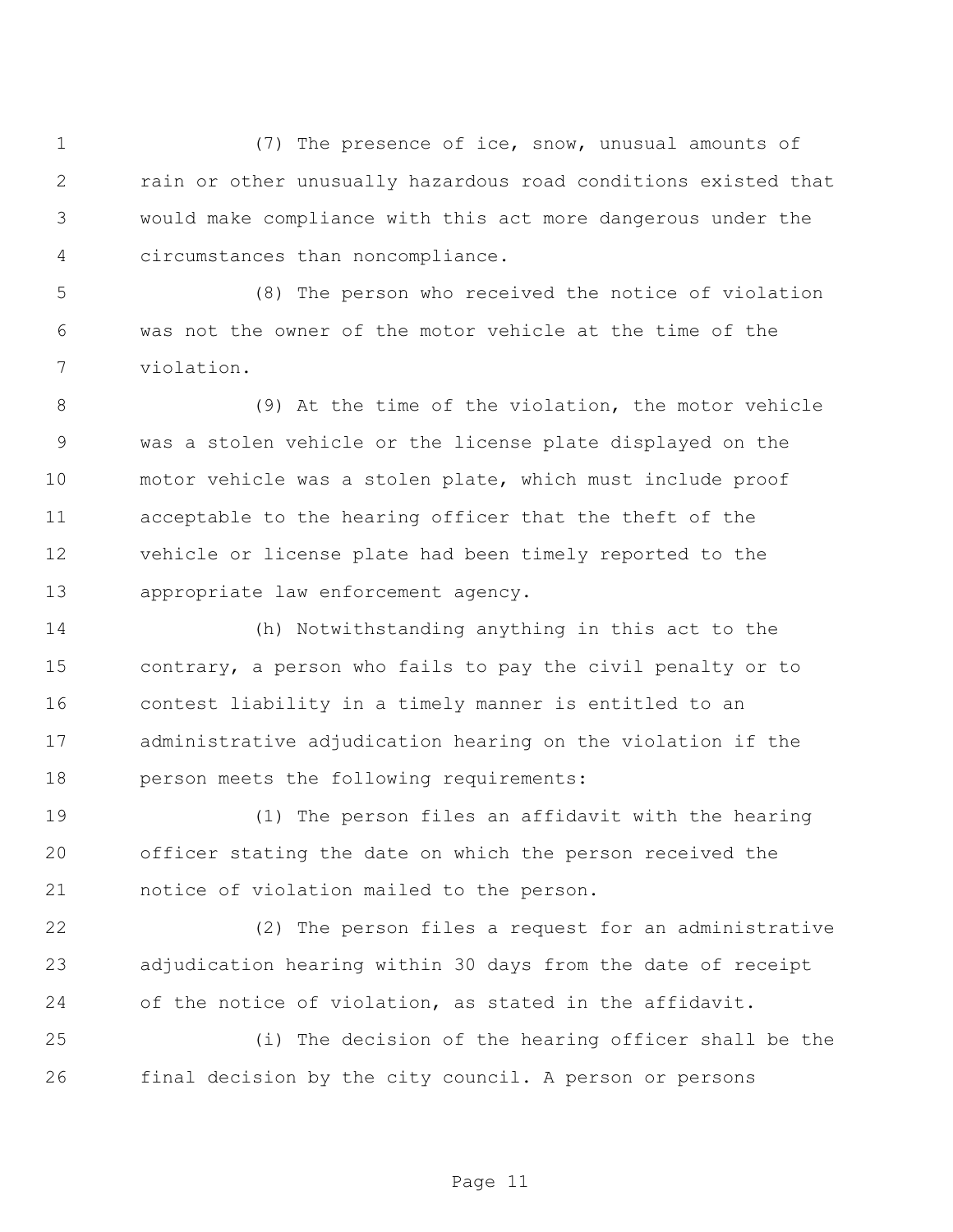aggrieved by a decision may file a petition for judicial review to the District Court of Jefferson County within 30 days after the date of entry of the decision. The district court shall conduct the appeal in the same manner as the court hears a small claims civil action.

 Section 6. (a) The hearing officer at any administrative adjudication hearing under this act shall issue an order stating the following:

 (1) Whether the person charged with the violation is 10 liable for the violation.

 (2) The amount of any civil penalty, late penalty, and administrative adjudication hearing cost assessed against the person.

 (b) The orders issued under subsection (a) may be filed with the office of the hearing officer. The hearing officer shall keep the orders in a separate index and file. The orders may be recorded using microfilm, microfiche, or other data processing techniques.

 Section 7. (a) The imposition of a civil penalty under Part I or Part II, or both, of this act shall not be considered a criminal conviction.

 (b) A civil penalty may not be imposed under this act upon the owner of a motor vehicle if the operator of the vehicle was arrested or was issued a citation and notice to appear by a law enforcement or public safety officer as a

Page 12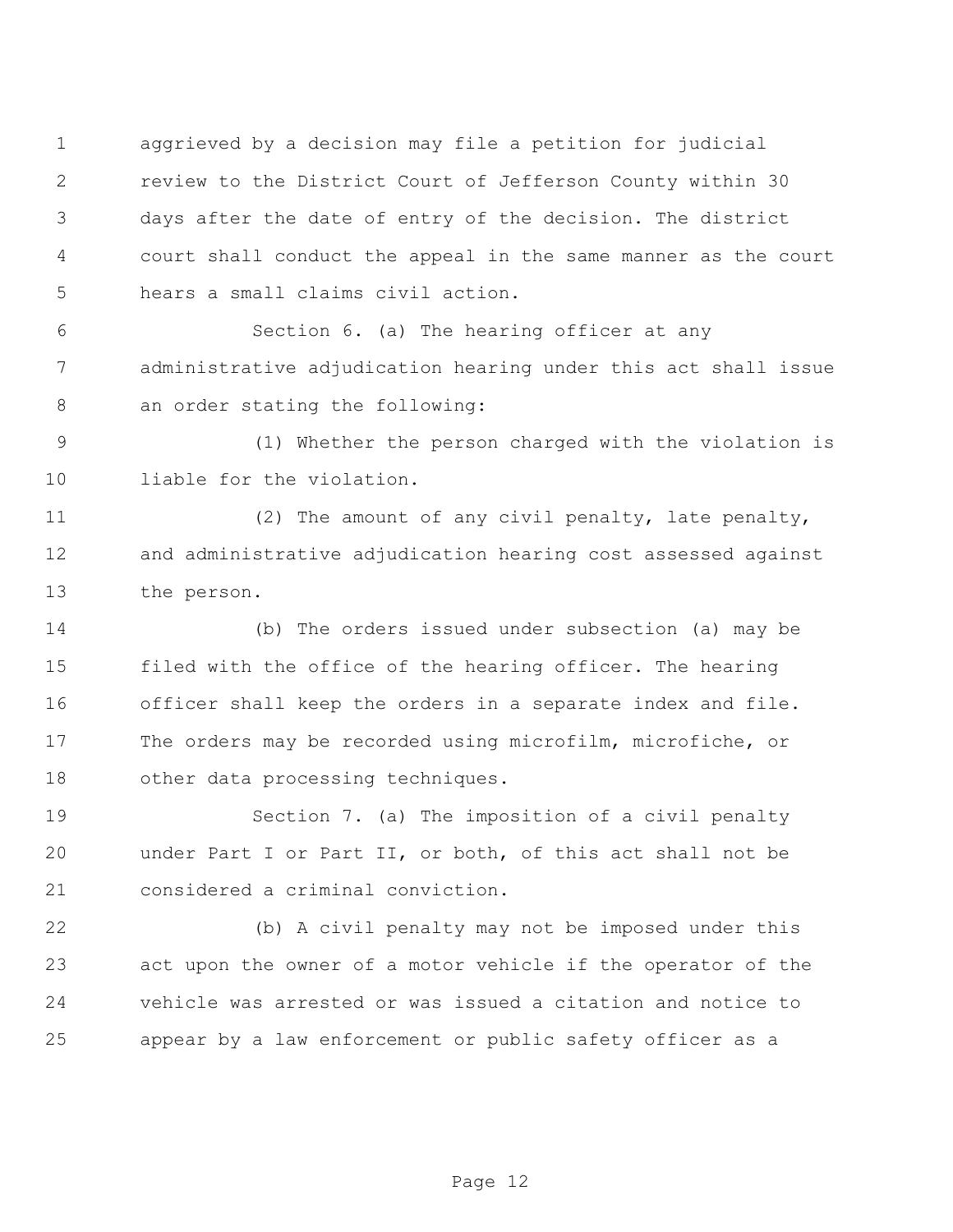violation of Title 32 of the Code of Alabama 1975, if such violation was captured by the system.

 (c) The city attorney of Center Point is authorized to file suit to enforce collection of unpaid fines or related fees and penalties by any lawful means to secure such payments.

 Section 8. The penalties, fines, and fees collected from the imposition of civil liability under Part I and Part II of this act shall be deposited into the Center Point Traffic Safety Fund Account established by the city council. Funds deposited into the account shall be expended first for the costs of the system for payment to the vendor/operator of the system, public relations, and general implementation of the program. The remaining funds shall be used for the following purposes, including, but not limited to, traffic or pedestrian public safety programs, intersection safety improvements, driver education, police officers dedicated to traffic safety, or projects or programs subject to the joint written determination by the Mayor of the City of Center Point and the director, but only if such expenditures are public safety related.

 Section 9. PART II. Speeding Enforcement. The Center Point City Council finds as follows: (1) There has been a high incidence of drivers disregarding speed limits on streets and at street intersections.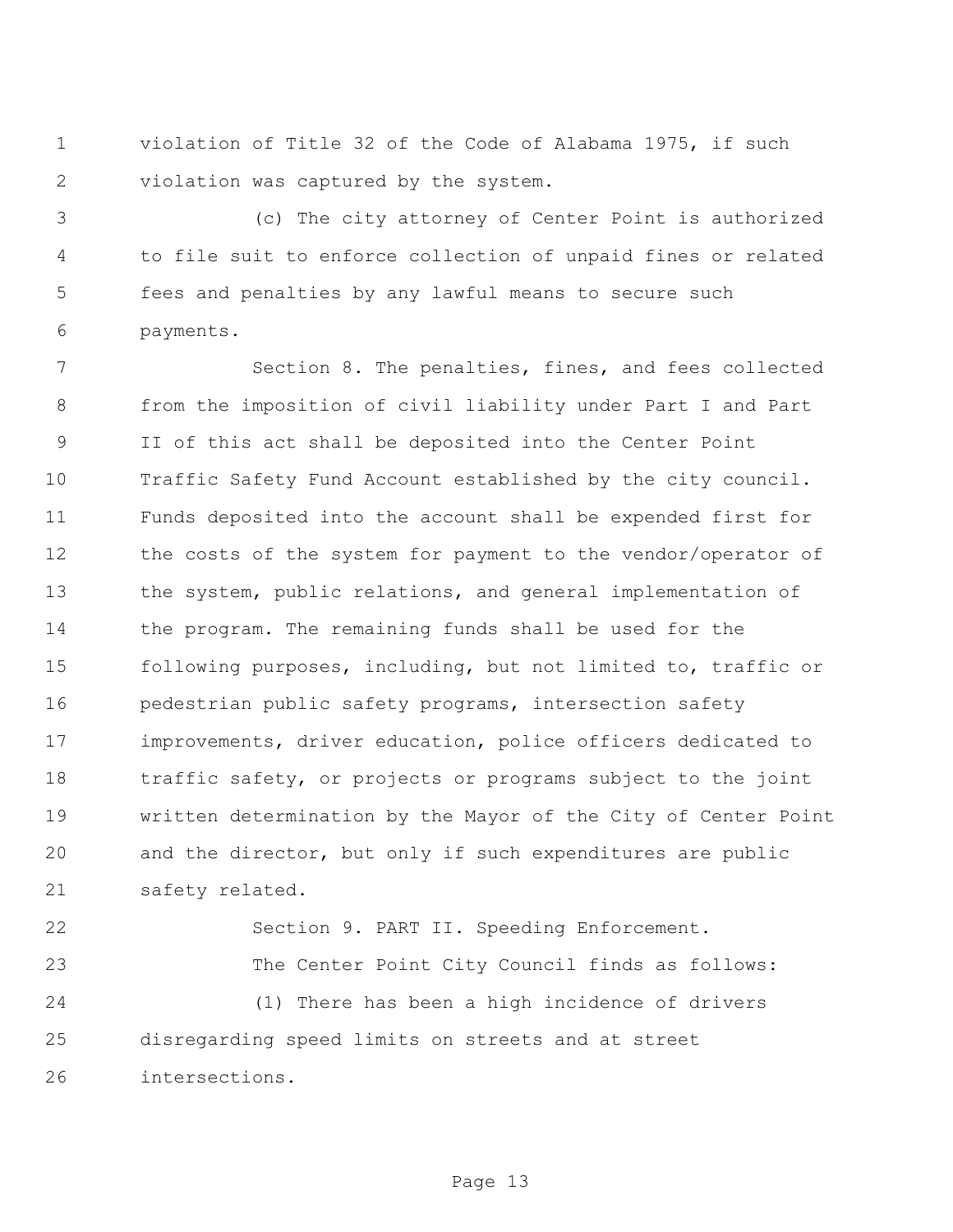(2) Exceeding the speed limit endangers vehicle operators and pedestrians alike by decreasing the efficiency of traffic control and homogeneous traffic flow and by increasing the number of serious traffic crashes to which public safety agencies must respond at the expense of the taxpayers.

 (3) A reduction in the number of drivers exceeding speed limits through a program utilizing photographic evidence and enforcement through the imposition of civil penalties will 10 help promote and protect the health, safety, and welfare of the citizens of the City of Center Point.

 Section 10. For purposes of Sections 11 to 16, inclusive, of this act, the following definitions shall apply:

 (1) CITY COUNCIL. The City Council of the City of Center Point.

 (2) DEPARTMENT. The Jefferson County Sheriff's Department, its successor, or an authorized representative of 18 the city as appointed by the mayor.

 (3) DIRECTOR. The Jefferson County Sheriff, or his or her designee.

 (4) INTERSECTION. The place or area where two or more streets intersect.

 (5) OWNER. The owner of a vehicle as shown on the motor vehicle registration records of the Alabama Department of Public Safety, Office of Motor Vehicles, or the analogous department or agency of another state or county.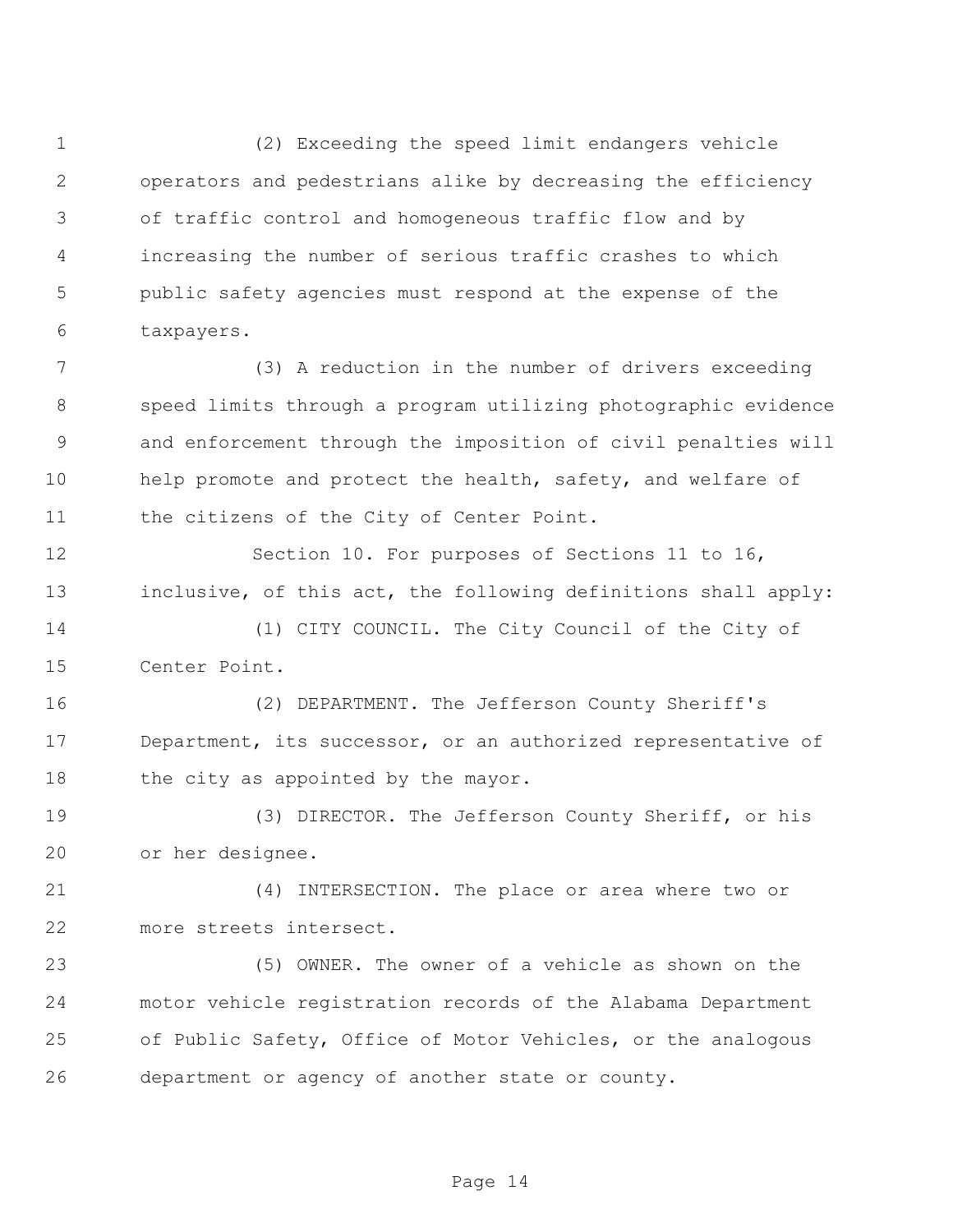(6) PHOTOGRAPHIC VEHICLE SPEED ENFORCEMENT SYSTEM OR SYSTEMS. A system meeting the following requirements:

 a. The system has a mobile or fixed electronic speed enforcement system, or both, which is certified and in compliance with the FCC.

 b. The system is capable of producing at least two recorded images depicting the license plate attached to the rear of a vehicle being operated at a speed in excess of the speed limit.

 (7) RECORDED IMAGE. An image recorded by the system depicting the rear of a vehicle which is automatically recorded on a photograph or digital image, which also depicts the recorded speed, date, location, and time of the recorded image.

 (8) SPEED LIMIT. The established maximum speed limit on a given roadway prescribed by law.

 (9) SYSTEM LOCATION. The approach to an intersection toward which a photographic traffic vehicle speed enforcement system is directed and in operation or a segment of roadway on which a vehicle speed enforcement system is in operation.

 Section 11. (a) In addition to the findings of Section 9, the city council further finds and determines a vehicle traveling over the speed limit for the vehicle's direction of travel damages the public by endangering vehicle operators and pedestrians alike, by increasing the number of serious traffic crashes to which public safety agencies must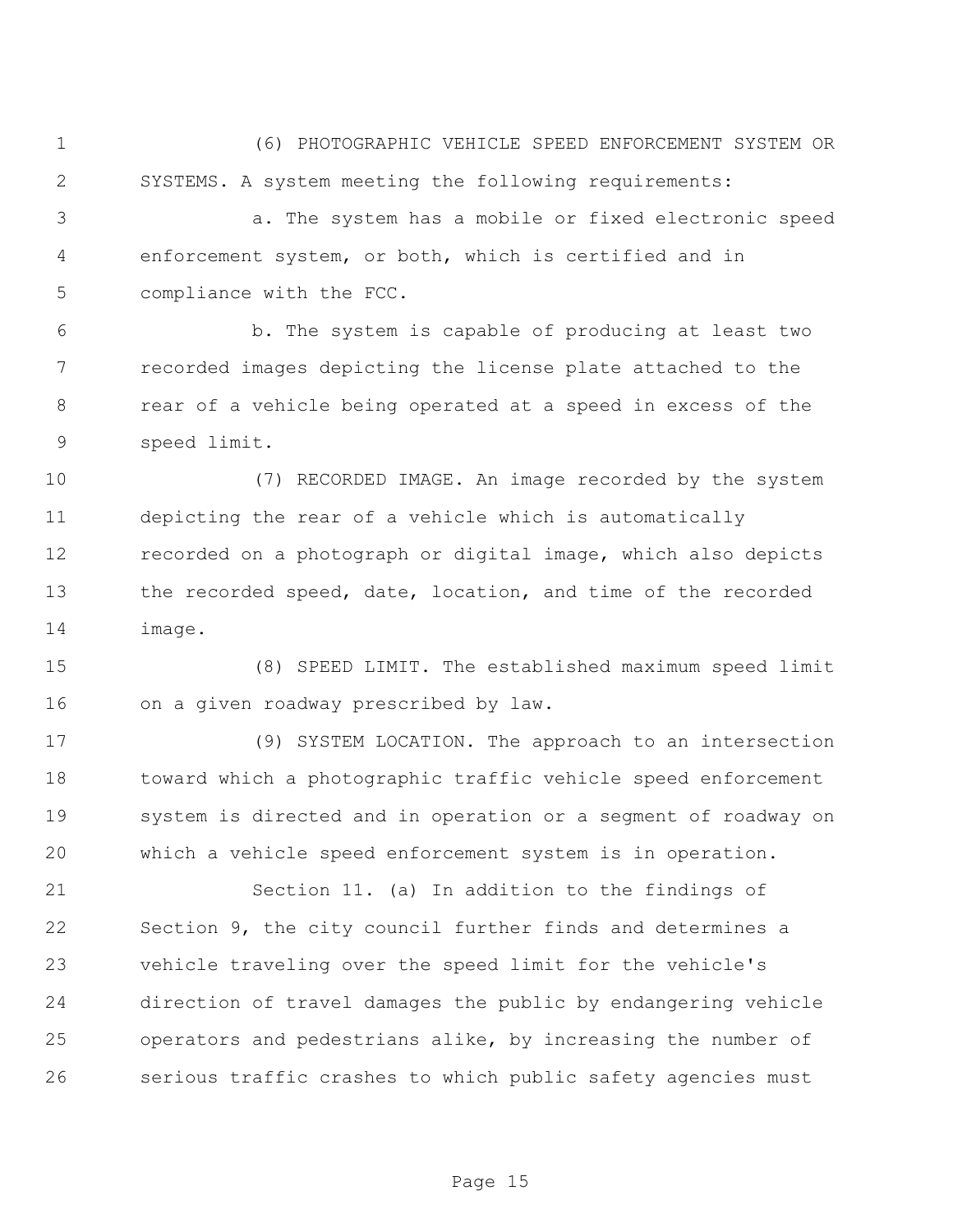respond at the expense of the taxpayers, therefore decreasing the efficiency of traffic control and traffic flow efforts.

 (b) The owner of a vehicle is liable for a civil penalty as shown in the following table if the vehicle is traveling at a speed in miles per hour (mph) greater than the speed limit as shown in the following table at a system loca- tion. The following civil penalties shall apply to the owner when captured by the system where the vehicle was recorded as traveling at the following speeds over the speed limit:

10 Speed Over Speed Limit Civil Penalty 11 5 through 10 mph  $$50$  Greater than 10 mph 13 through 15 mph  $$100$  Greater than 15 mph 15 through 20 mph  $$125$ 16 Greater than 20 mph \$150

 (c) The civil penalty for "speed over speed limit" as stated above shall double for violations of this act when that violation occurs and was electronically recorded within a segment of the roadway or intersection designated with signage or signals as a school zone only during school hours when 22 school is in session and one hour before and after school hours.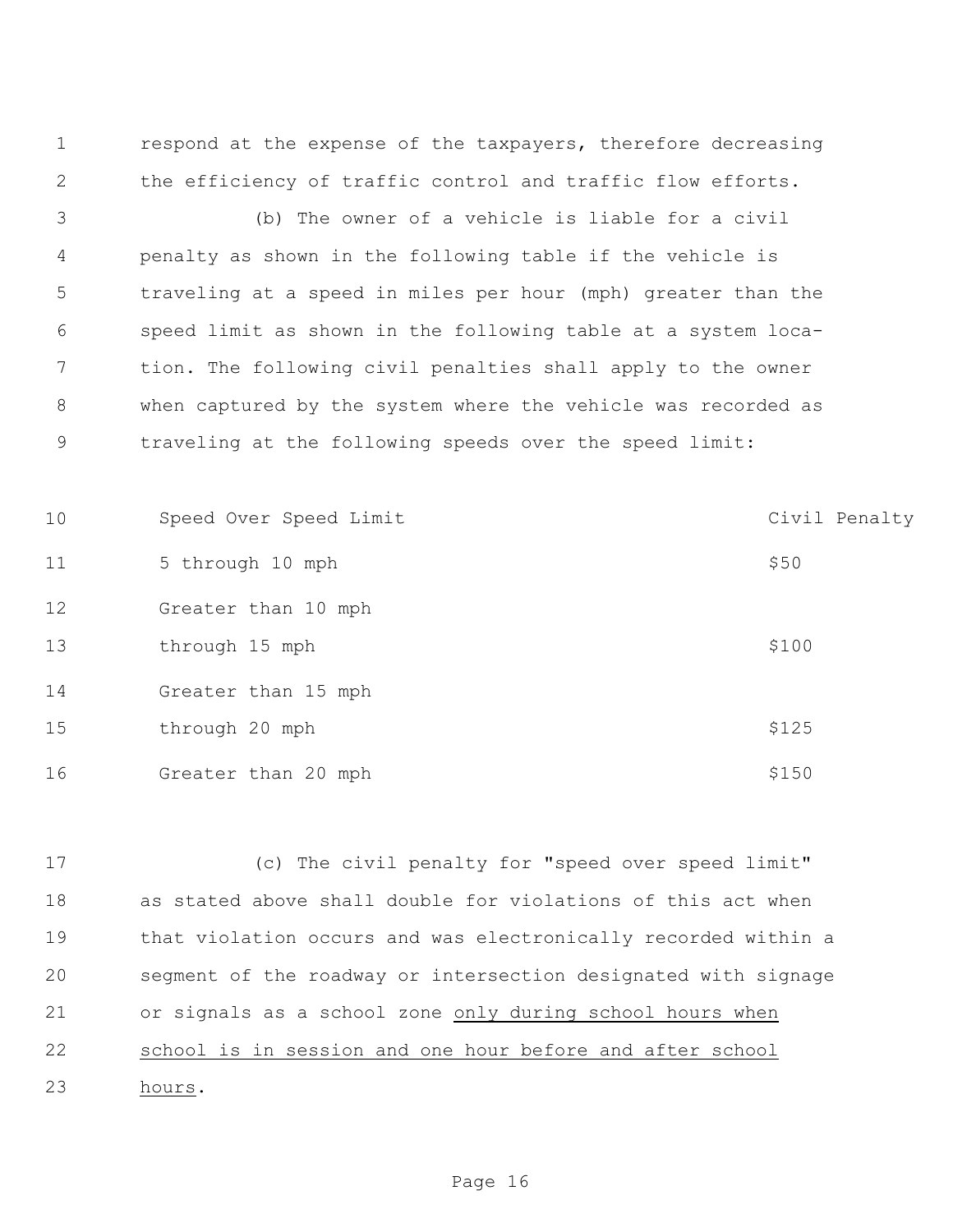(d) An owner who fails to timely pay a civil penalty pursuant to this act shall be subject to an additional late payment penalty of twenty-five dollars (\$25) in addition to the original violation penalty.

 Section 12. (a) The department is responsible for the enforcement and administration of Sections 11 through 16. The department may enforce and administer Sections 11 through 8 16, or any parts thereof, through one or more contractors selected in accordance with applicable law. The actions which can be used to enforce the payment of this civil penalty and related fees may consist of, but not be limited to, immobilization of vehicles (booting), reporting an unpaid or delinquent debt to collection agencies and credit reporting agencies, or initiating actions through the small claims court.

 (b) In order to impose a civil penalty under this act, the department shall mail a notice of violation to the owner of the vehicle liable for the civil penalty not later than the 30th calendar day inclusive of weekends and legal holidays after the date the violation is alleged to have occurred.

 (c) A notice of violation issued under this act shall contain the following information:

(1) A description of the violation alleged.

(2) The date, time, and location of the violation.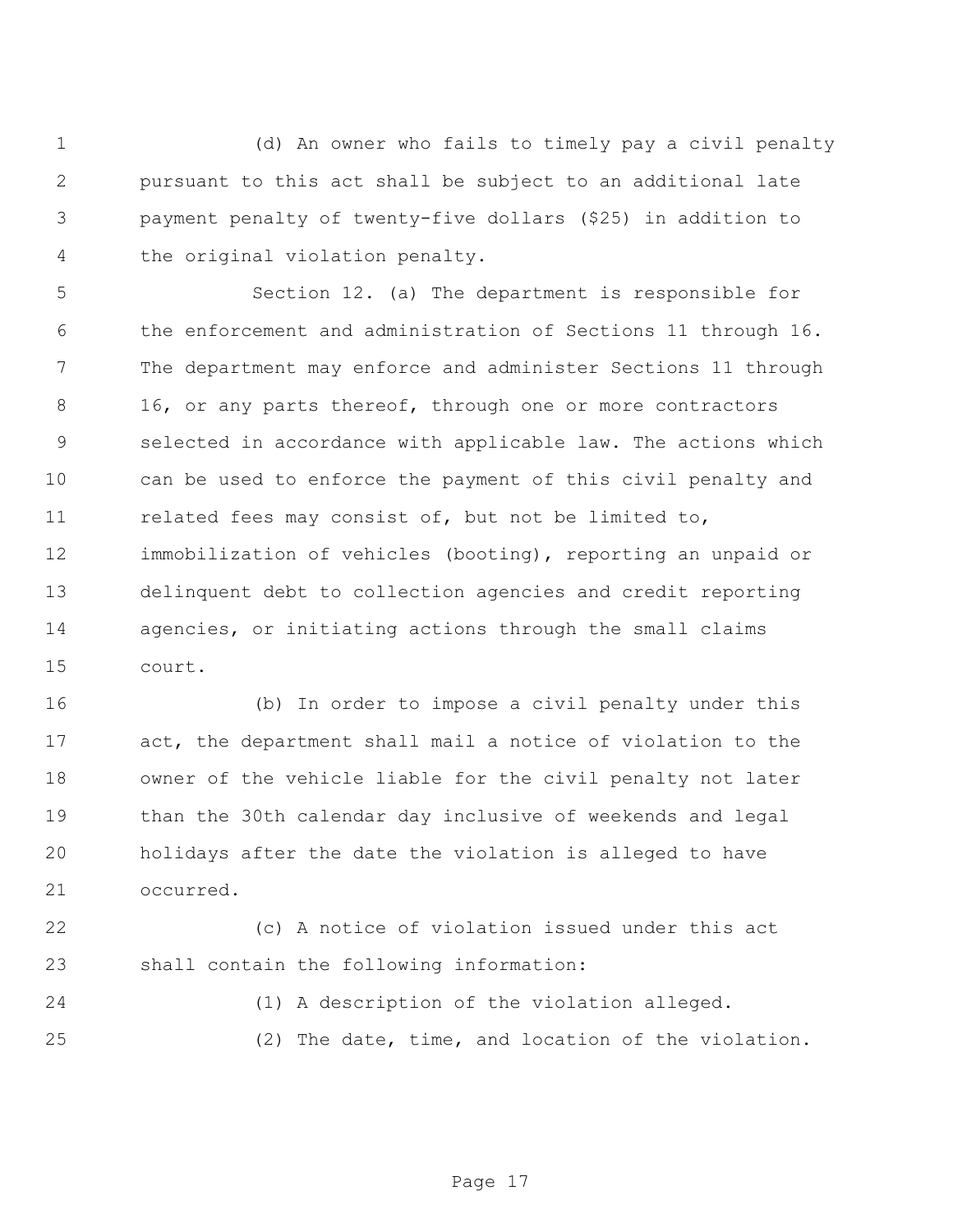(3) A copy of a recorded image of the vehicle involved in the violation. (4) The amount of the civil penalty to be imposed for the violation. (5) The date by which the civil penalty must be paid. (6) A statement that the person named in the notice of violation may pay the civil penalty in lieu of appearing at an administrative adjudication hearing. (7) Information informing the person named in the notice of violation: a. Of the right to contest the imposition of the civil penalty in an administrative adjudication hearing. b. Of the manner and time in which to contest the imposition of the civil penalty. c. That failure to pay the civil penalty or to contest liability is a waiver of the right to appeal. (8) A statement that a recorded image is evidence in a proceeding for the imposition of a civil penalty. (9) A statement indicating failure to fully pay the civil penalty within the time allowed shall result in the imposition of an additional late penalty of twenty-five dollars (\$25) for each violation. (10) Any other information deemed necessary by the department.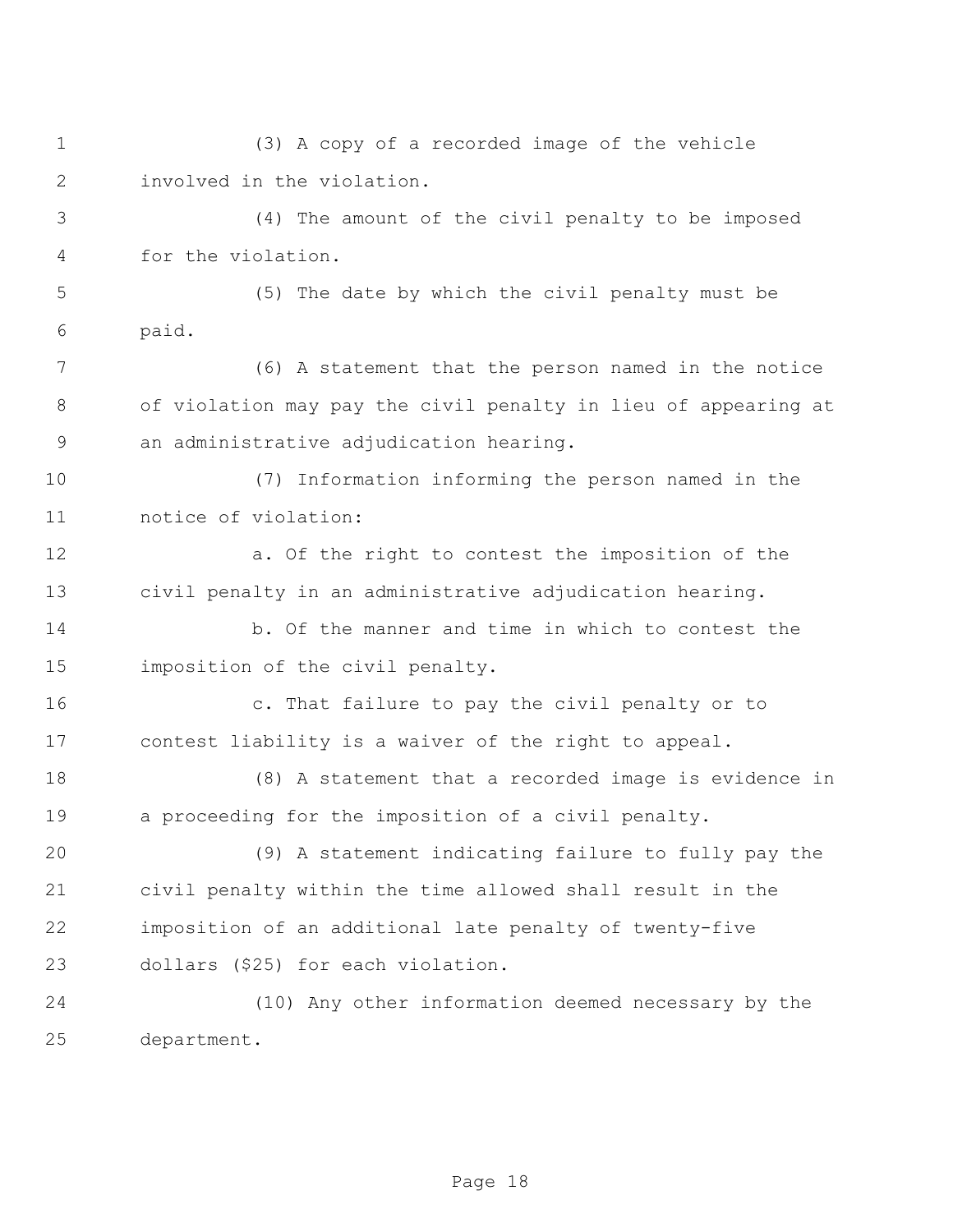(d) A notice of violation under Sections 11 through 16 of this act is presumed to have been received on the 10th calendar day inclusive of weekends and legal holidays after the date the notice of violation is mailed.

 (e) Once a system has been installed or becomes operational, or both, the city council shall adopt by resolution a date for the department to begin issuing civil 8 citations. Prior to this established date, the department may shall issued warning notices of the alleged violations as part of an education/public notification effort and display easily readable signage that cameras are present on stop signs and red lights and in speeding zones.

 Section 13. (a) A person who receives a notice of violation may contest the imposition of the civil penalty by a request in writing for an administrative adjudication hearing of the civil penalty within 30 calendar days inclusive of weekends and legal holidays after receipt of the notice of violation. Upon receipt of a timely request, the department shall notify the person of the date and time of the administrative adjudication hearing.

 (b) Administrative adjudications hearings of violations of Sections 11 through 16 of this act shall be conducted by a hearing officer appointed by the mayor. In conducting administrative adjudications hearings of violations of this act, the hearing officer shall have the powers and duties conferred by this act.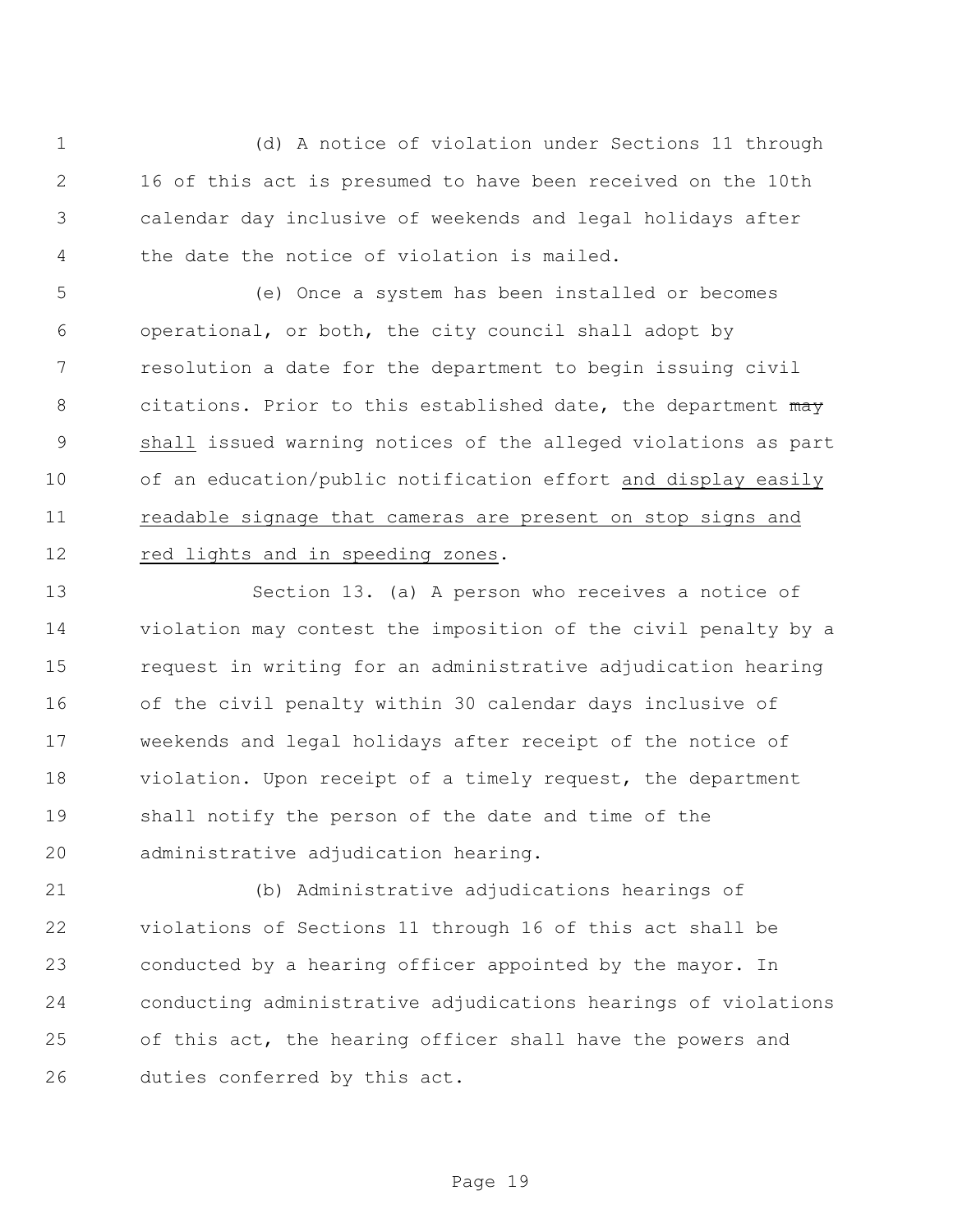(c) Failure to pay a civil penalty or to contest liability in a timely manner is a waiver of the right to appeal under this act.

 (d) The civil penalty shall not be assessed if, after a hearing, the hearing officer enters a finding of no liability.

 (e) In an administrative adjudication hearing, the issues must be proved at the hearing by a preponderance of the evidence. The reliability of the system used to produce the recorded image of the violation may be attested to in an administrative adjudication hearing by affidavit of an officer or the department and a representative of any contractor engaged by the city. An affidavit from a sworn law enforcement officer or from the department that alleges a violation based on an inspection of the pertinent recorded image is admissible in a proceeding under this act and is evidence of the facts contained in the affidavit.

 (f) A person who is found liable after an administrative adjudication hearing or who requests an administrative adjudication hearing and thereafter fails to appear at the time and place of the hearing shall pay the fine amount plus any late fee in addition to a thirty dollar (\$30) administrative adjudication hearing fee. If the person is found not liable at the administrative adjudication hearing, the thirty dollar (\$30) fee shall not be assessed and any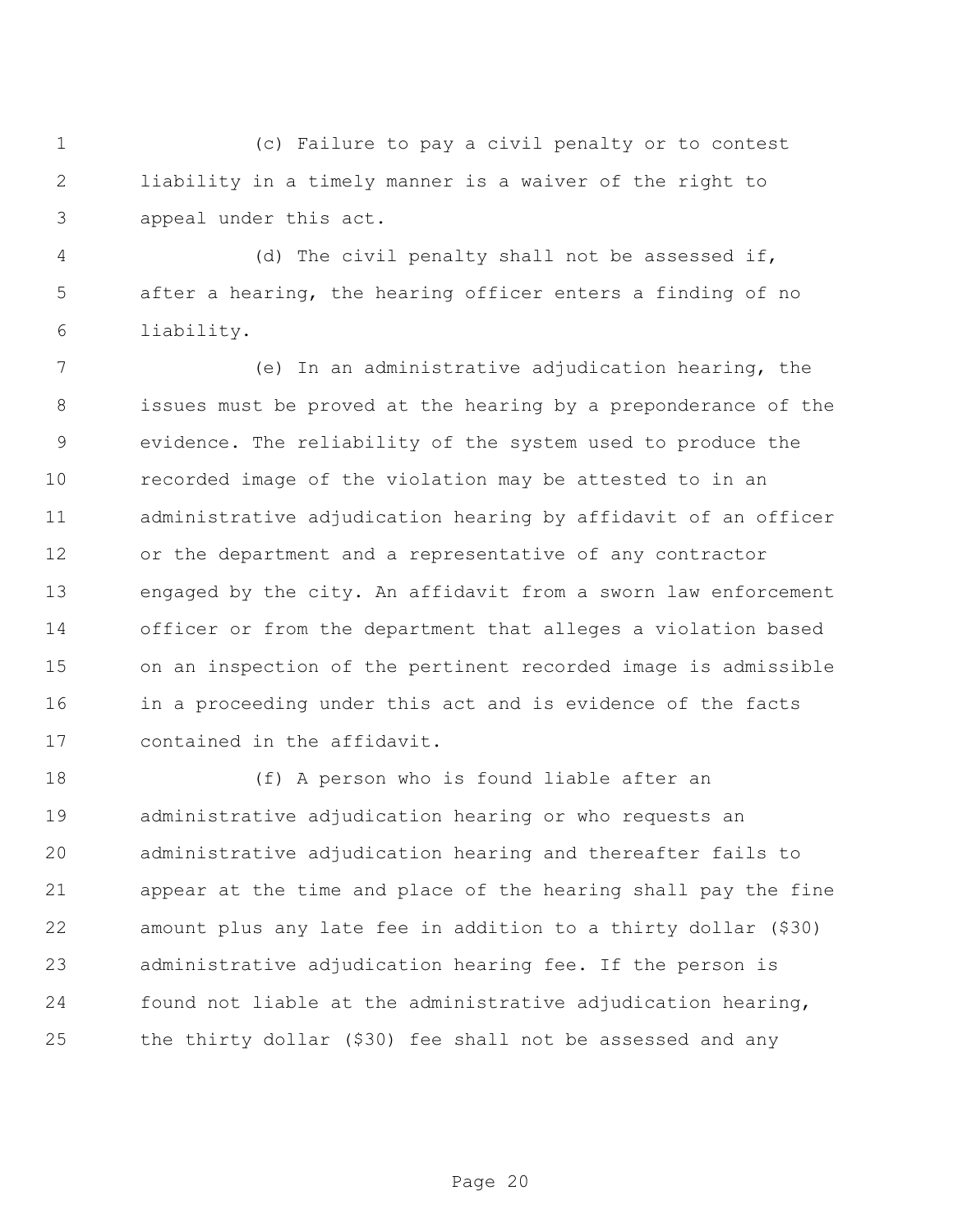penalty or fee, or both, paid related to that citation shall be refunded.

 (g) Any of the following shall be an affirmative defense to the imposition of civil liability under this act, to be proven by a preponderance of the evidence, that:

 (1) The operator of the vehicle was acting in compliance with the lawful order or direction of a law enforcement or public safety officer.

 (2) The operator of the vehicle violated the speed limit so as to move out of the way of an immediately approaching authorized emergency vehicle.

 (3) The vehicle was being operated as an authorized emergency vehicle and the operator was acting in compliance with state law.

 (4) At the time of the violation, the vehicle was in 16 the care, custody, or control of another person where the owner furnishes a truthful affidavit which identifies the name 18 and mailing address of the person or entity who leased, 19 rented, or otherwise had the care, custody, and control of the vehicle at the time of the violation. Responsibility for the violation under this section shall be transferred to the person identified in the affidavit.

 (5) The person who received the notice of violation was not the owner of the vehicle at the time of the violation.

 (6) At the time of the violation the vehicle was a stolen vehicle or the license plate displayed on the vehicle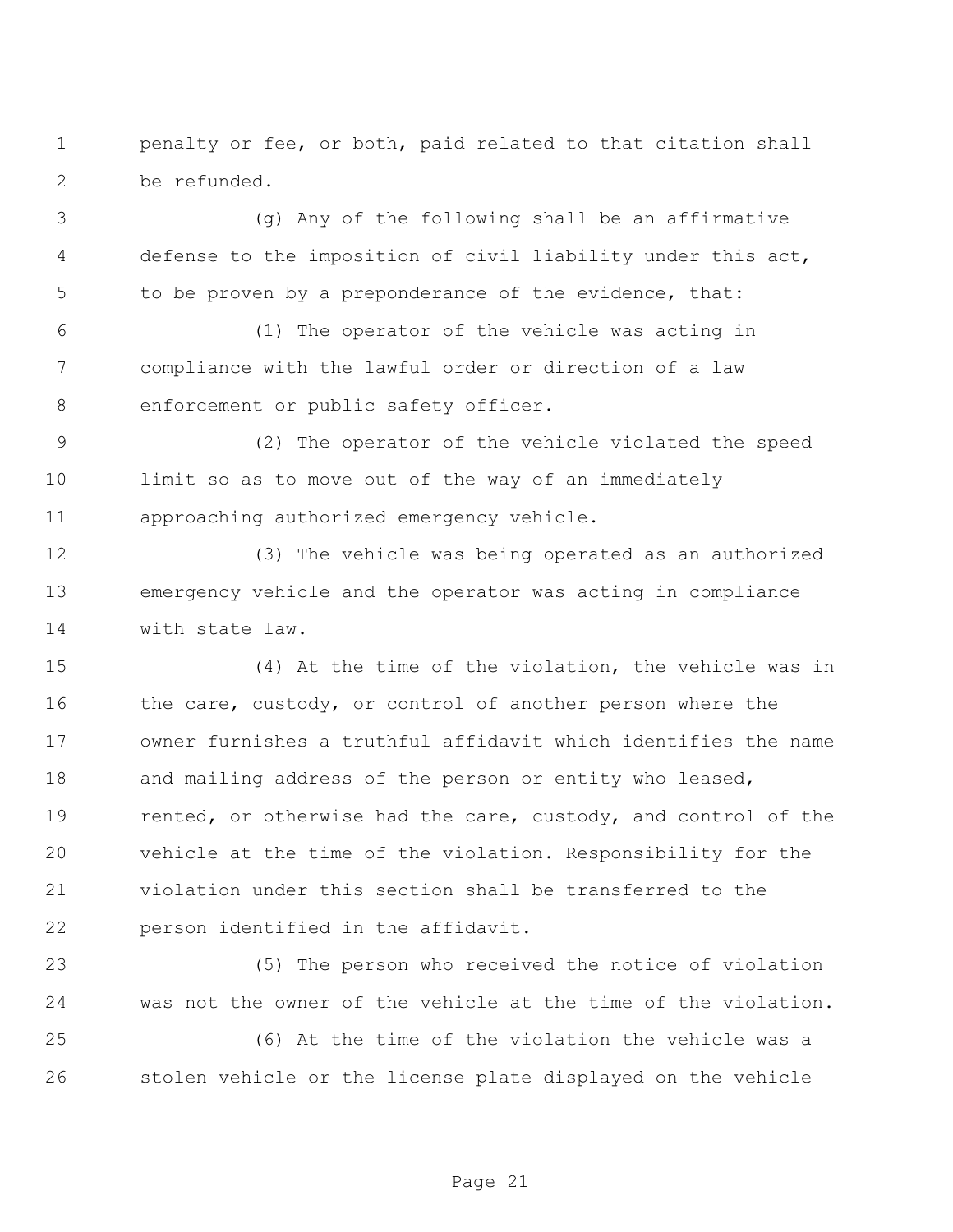was a stolen plate, which must include proof acceptable to the hearing officer that the theft of the vehicle or license plate had been timely reported to the appropriate law enforcement agency.

 (h) Notwithstanding anything in this act to the contrary, a person who fails to pay the amount of a civil penalty or to contest liability in a timely manner is entitled 8 to an administrative adjudication hearing on the violation if:

 (1) The person files an affidavit with the hearing officer stating the date on which the person received the notice of violation mailed to the person.

 (2) The person files a request for an administrative hearing within 30 days from the date of the receipt of the notice of violation, as stated in the affidavit.

 (i) The decision of the hearing officer shall be the final decision by the city council for judicial review to the Jefferson County District Court within 30 days after the date of entry of the decision. The district court shall conduct the appeal in the same manner as the court hears a small claims civil action.

 Section 14. (a) The hearing officer at any administrative adjudication hearing under this act shall issue an order stating both:

 (1) Whether the person charged with the violation is liable for the violation.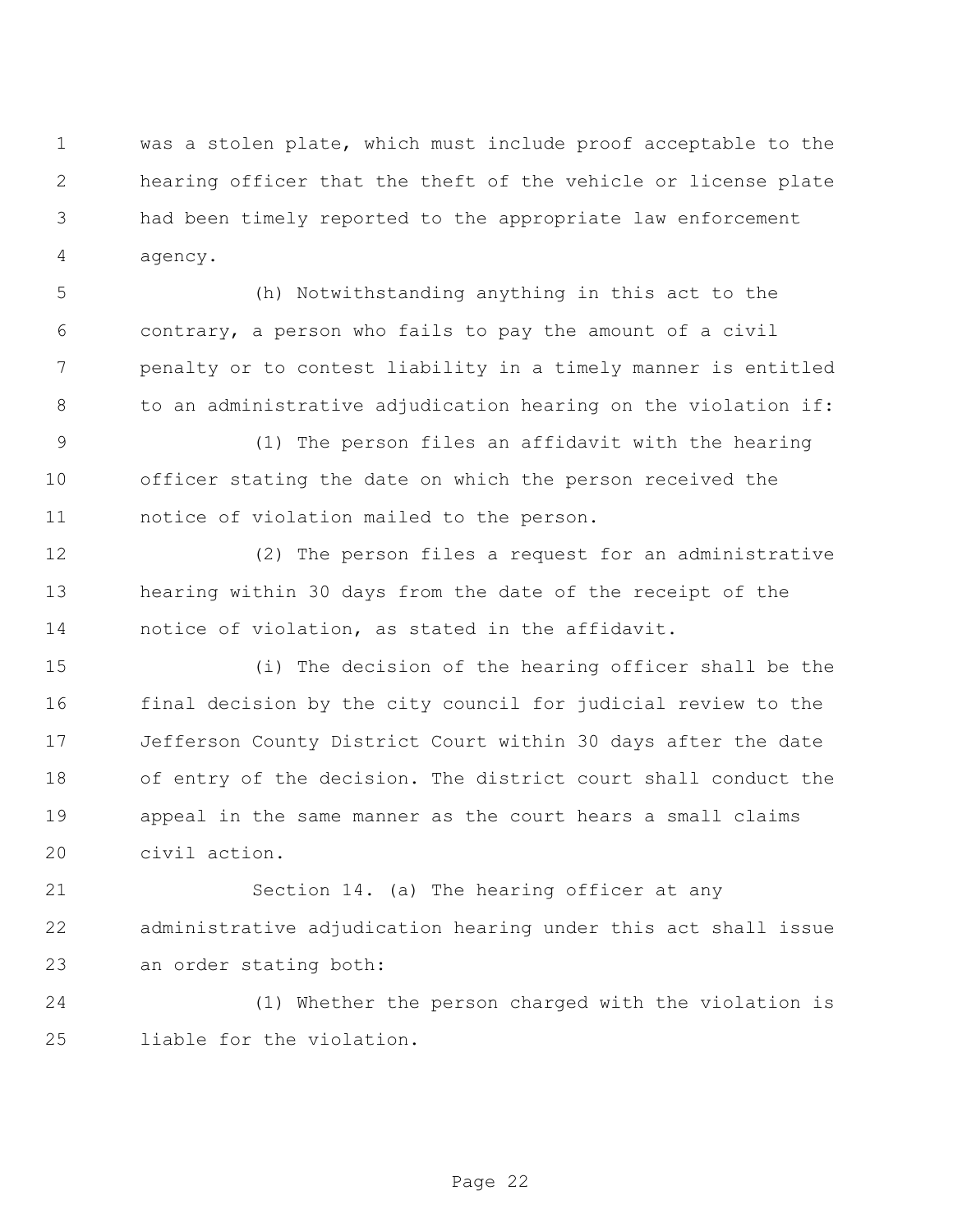(2) The amount of any civil penalty, late penalty, and administrative adjudication cost assessed against the person.

 (b) The orders issued under subsection (a) may be filed with the office of the hearing officer. The hearing officer shall keep the orders in a separate index and file. The orders may be recorded using microfilm, microfiche, or 8 other data processing techniques.

 Section 15. (a) The imposition of a civil penalty under this act shall not be considered a criminal conviction.

 (b) A civil penalty may not be imposed under this act upon the owner of a vehicle if the operator of the vehicle was arrested or was issued a speeding citation and notice to appear by a law enforcement or public safety officer as a violation of Title 32 of the Code of Alabama 1975, if such violation was captured by the system.

 (c) The city attorney is authorized to file suit to enforce collection of unpaid fines or related fees and penalties, or both, imposed under this act by lawful means to secure such payments.

 Section 16. (a) The penalties, fines, and fees collected from the imposition of civil liability under Section 11 shall be deposited into the Traffic Safety Fund Account established by Section 8, and expended as provided in Section 8.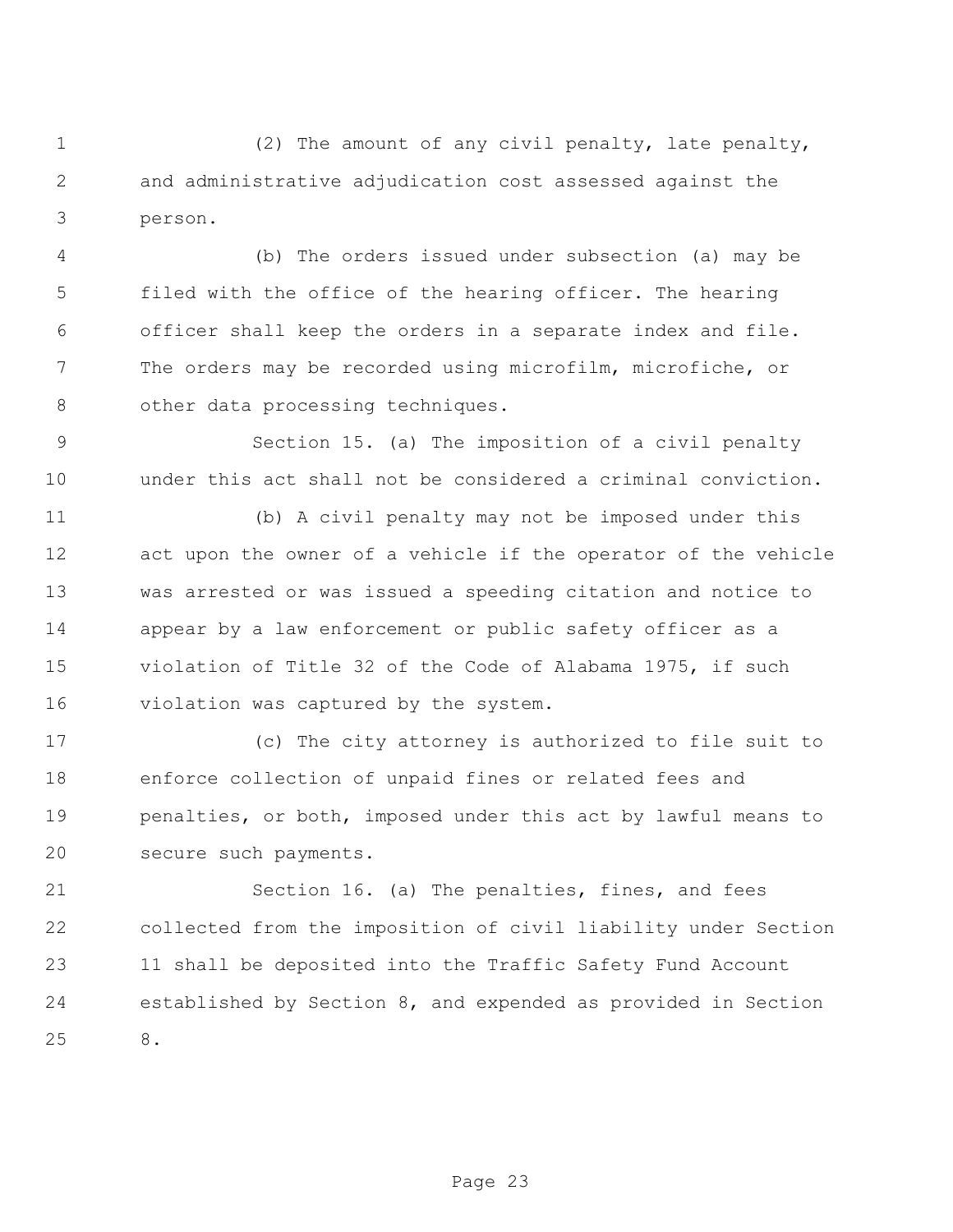(b) Court costs collected pursuant to Part I and Part II of this act shall be distributed in the same manner as prescribed by law for the distribution of municipal court costs for misdemeanor violations. An additional fee of ten dollars (\$10) shall be collected by the Center Point Municipal Court in connection with notices issued under this act to be paid to the Alabama Criminal Justice Information Center and deposited in the State Treasury to the credit of the Criminal Justice Information System Automation Fund as compensation for record keeping and transaction processing with respect to violation notices issued under this act.

 Section 17. This act shall become effective three months following its passage and approval by the Governor, or its otherwise becoming law.